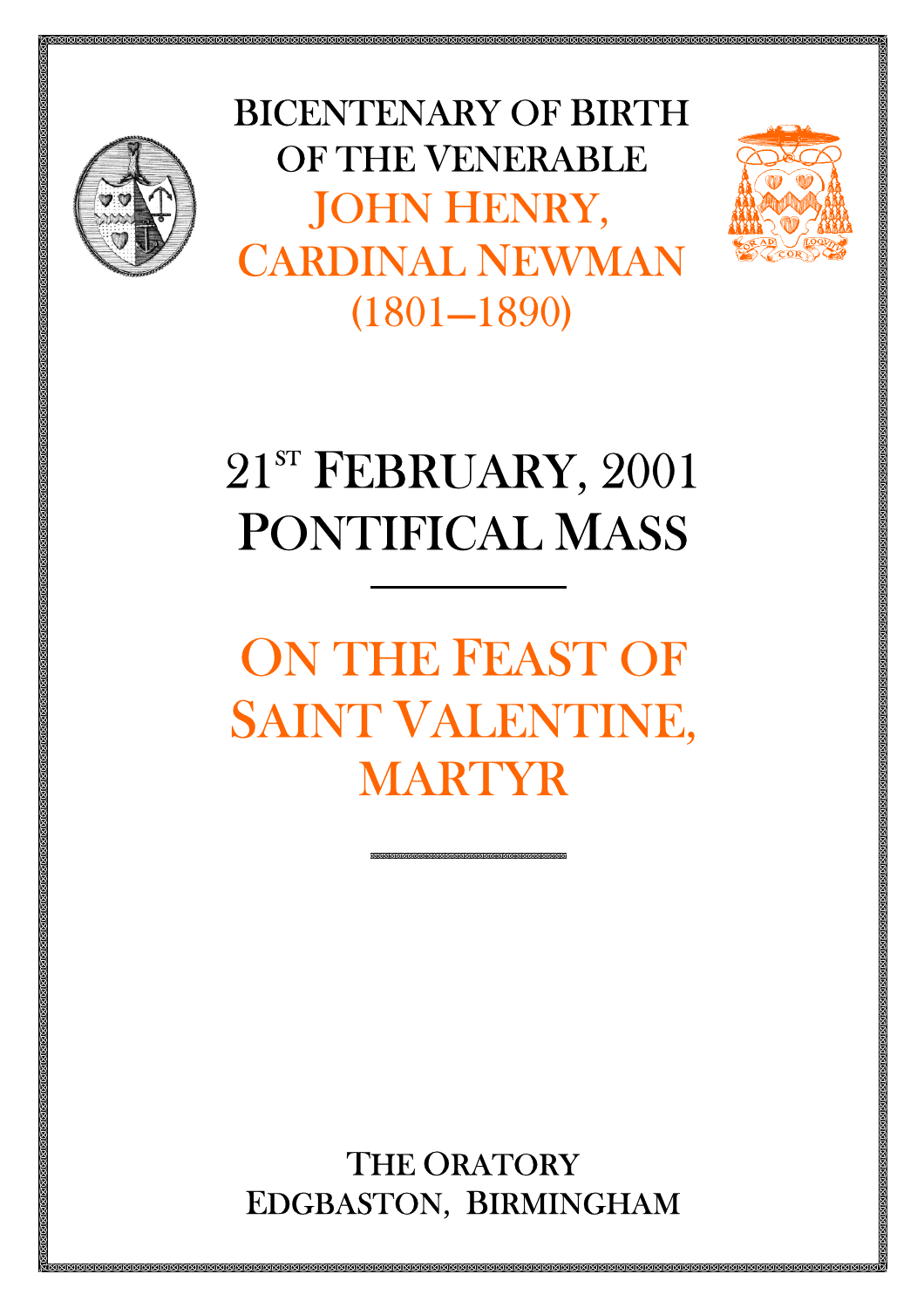

Westmacott Bust of Newman, 1842, The Oratory, Edgbaston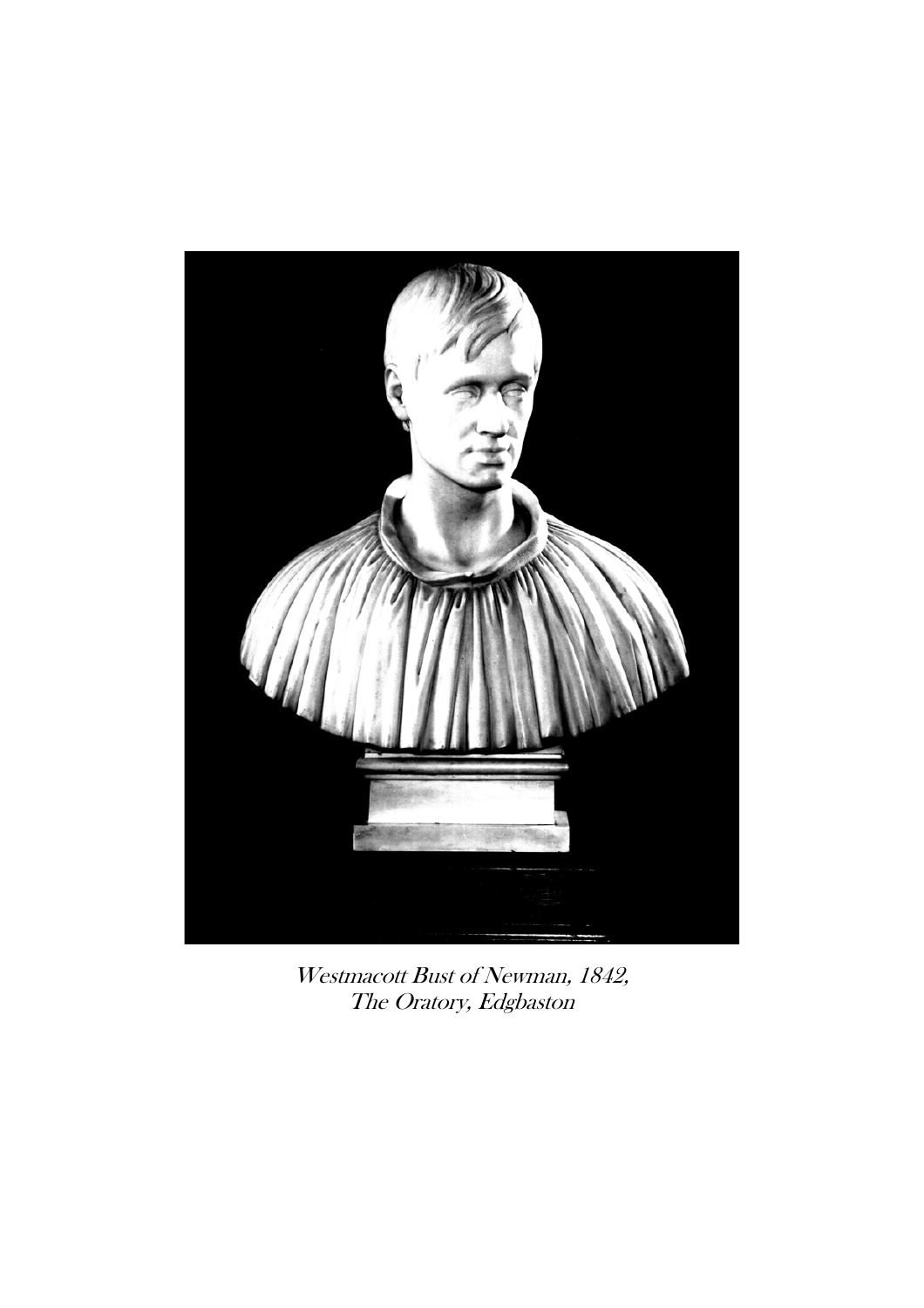

# *To the Most Reverend Vincent Nichols Archbishop of Birmingham*

On the occasion of the second centenary of the birth of the Venerable Servant of God John Henry Newman, I gladly join you, your Brother Bishops of England and Wales, the priests of the Birmingham Oratory and a host of voices throughout the world in praising God for the gift of the great English Cardinal and for his enduring witness.

As Newman pondered the mysterious divine plan unfolding in his own life, he came to a deep and abiding sense that "God has created me to do Him some definite service. He has committed some work to me which he has not committed to another. I have my mission" (*Meditations and Devotions*). How true that thought now appears as we consider his long life and the influence which he has had beyond death. He was born at a particular time – 21 February 1801; in a particular place – London; and to a particular family – the firstborn of John Newman and Jemima Fourdrinier. But the particular mission entrusted to him by God ensures that John Henry Newman belongs to every time and place and people.

Newman was born in troubled times which knew not only political and military upheaval but also turbulence of soul. Old certitudes were shaken, and believers were faced with the threat of rationalism on the one hand and fideism on the other. Rationalism brought with it a rejection of both authority and transcendence, while fideism turned from the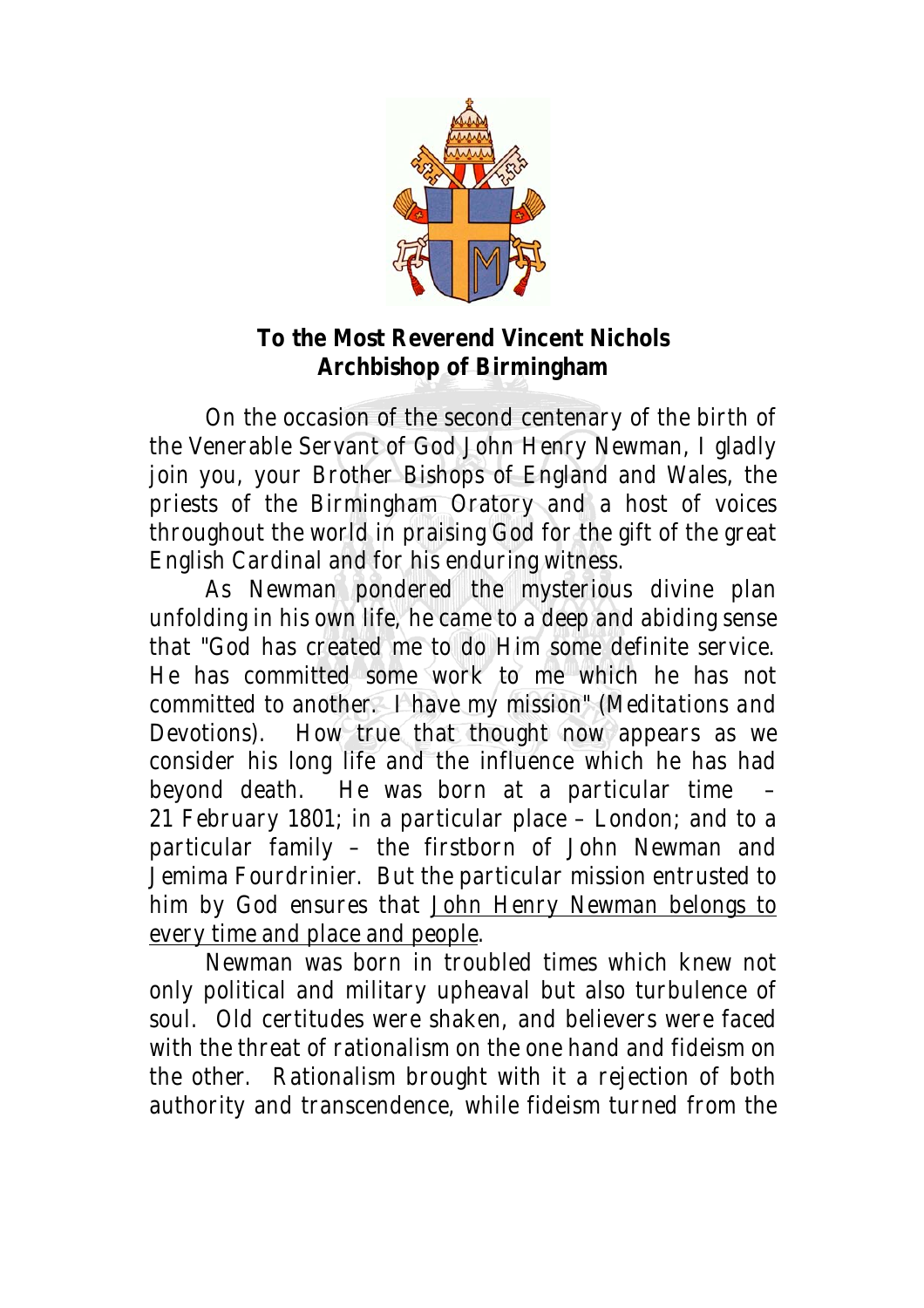challenges of history and the tasks of this world to a distorted dependence upon authority and the supernatural. In such a world, Newman came eventually to a remarkable synthesis of faith and reason which were for him "like two wings on which the human spirit rises to the contemplation of the truth" (*Fides et Ratio*, Introduction; cf. *ibid.*, 74). It was the passionate contemplation of truth which also led him to a liberating acceptance of the authority which has its roots in Christ, and to the sense of the supernatural which opens the human mind and heart to the full range of possibilities revealed in Christ. "Lead kindly light amid the encircling gloom, lead Thou me on", Newman wrote in *The Pillar of the Cloud*; and for him Christ was the light at the heart of every kind of darkness. For his tomb he chose the inscription: *Ex umbris et imaginibus in veritatem*; and it was clear at the end of his life's journey that Christ was the truth he had found.

But Newman's search was shot through with pain. Once he had come to that unshakeable sense of the mission entrusted to him by God, he declared: "Therefore, I will trust Him... If I am in sickness, my sickness may serve Him, in perplexity, my perplexity may serve Him... He does nothing in vain... He may take away my friends. He may throw me among strangers. He may make me feel desolate, make my spirits sink, hide the future from me. Still, He knows what He is about" (*Meditations and Devotions*). All these trials he knew in his life; but rather than diminish or destroy him they paradoxically strengthened his faith in the God who had called him, and confirmed him in the conviction that God "does nothing in vain". In the end, therefore, what shines forth in Newman is the mystery of the Lord's Cross: this was the heart of his mission, the absolute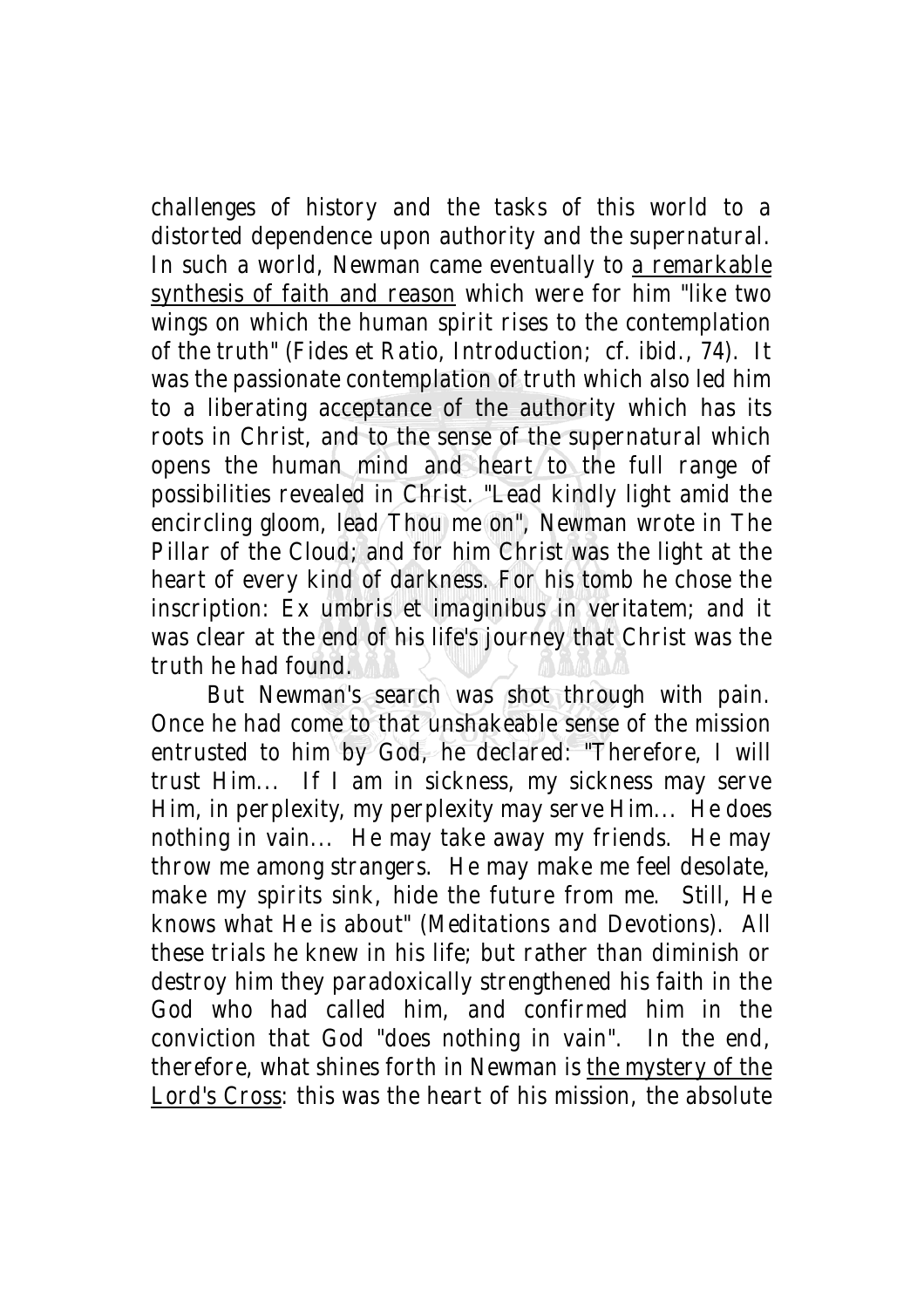truth which he contemplated, the "kindly light" which led him on.

As we thank God for the gift of the Venerable John Henry Newman on the two hundredth anniversary of his birth, we pray that this sure and eloquent guide in our perplexity will also become for us in all our needs a powerful intercessor before the throne of grace. Let us pray that the time will soon come when the Church can officially and publicly proclaim the exemplary holiness of John Henry Cardinal Newman, one of the most distinguished and versatile champions of English spirituality.

COR

With my Apostolic Blessing.

From the Vatican, 22 January 2001.

Joannes Paulus

LOO.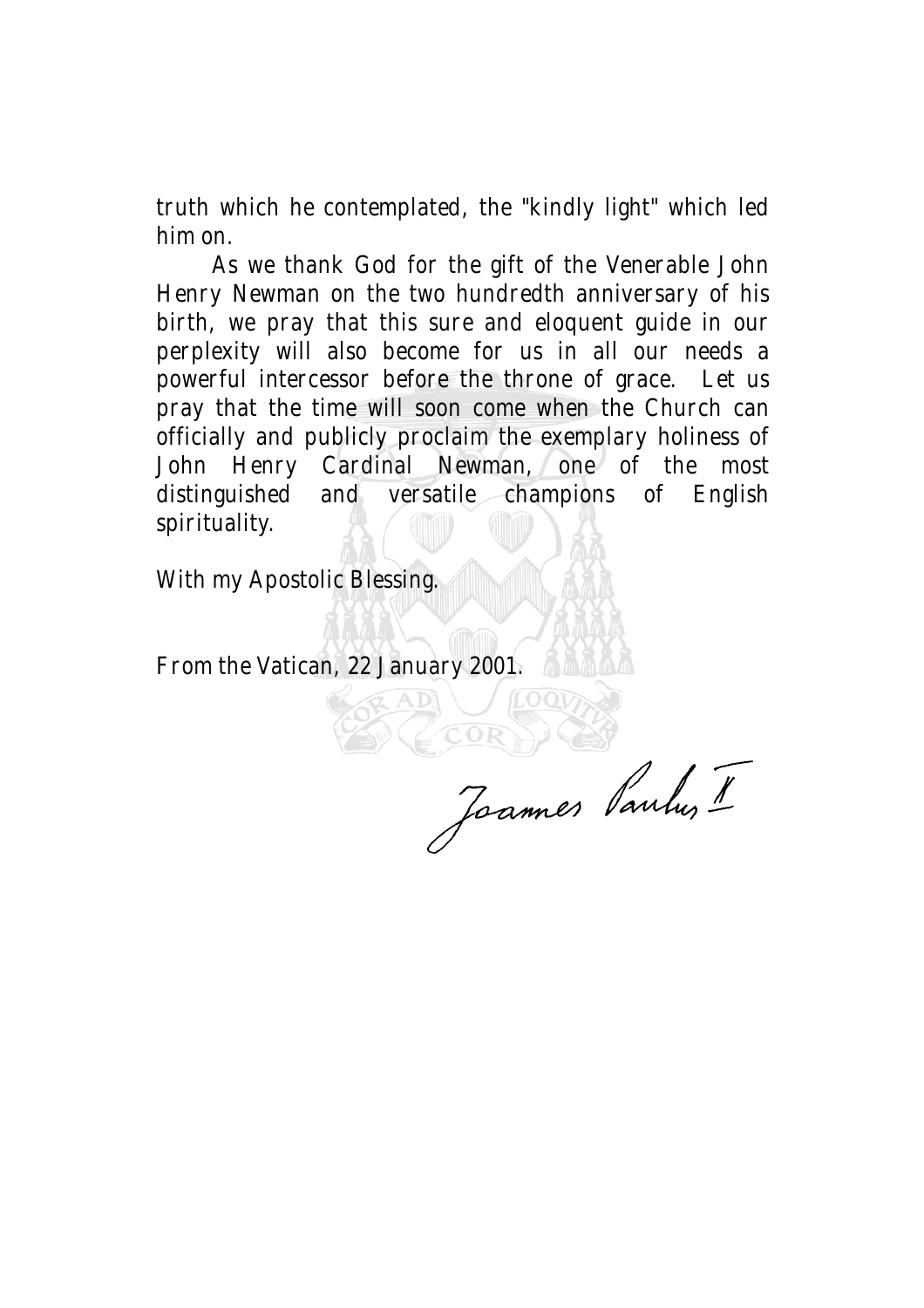I was born in an aity of Landon . I hird, the a child in Lalm a Here, Lalm a Baghton, Ladon a Morbood - Los al schoolat Estry near London. Uhm / un au Kuderpraduate, deras a good del - Hangshir. After my Fathers death in 1824, I have had no hour har taps and Nerving Law.  $k\rightarrow$ that take, without advantures, inthe interest except for myself.

Extract from Newman's Letter to Miss Holmes, August 1861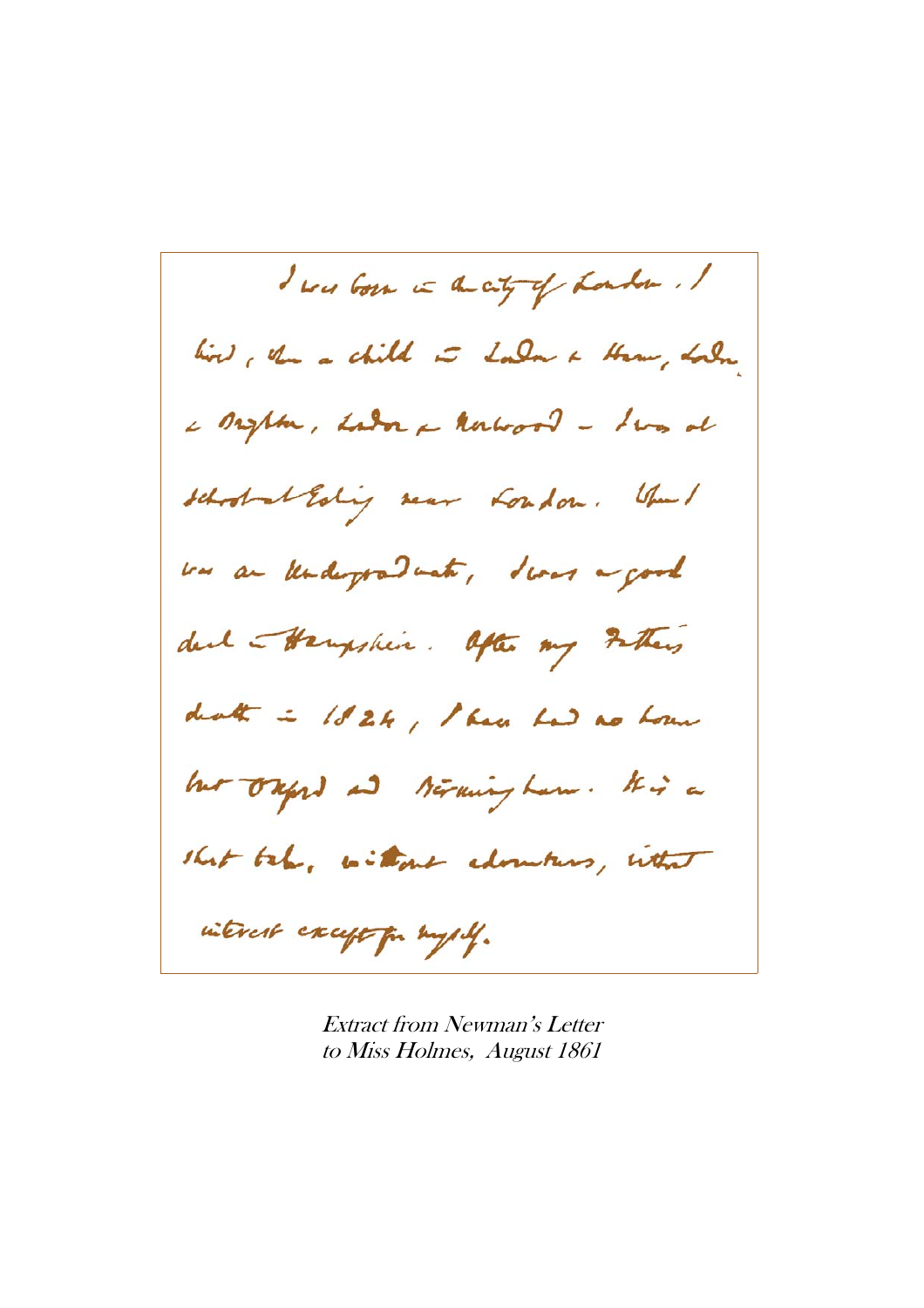

# *To the Very Reverend the Provost of the Birmingham Oratory*

I regret very much that I am unable to be with you as you celebrate the Bicentenary of John Henry Cardinal Newman. As I leave for Rome for the Consistory, I have been thinking about what John Henry Newman said on the occasion, in March 1879, when he, too, received the Red Hat. Just as we live in troublous times, he too was conscious of the trials and tribulations that beset the Church in her path through history. In Rome he ended his inaugural speech on a note of optimism by saying that "Christianity has been too often in what seemed deadly peril that we should fear for it any new trial now. .…. Commonly, the Church has nothing more to do than to go on in her own proper duties, in confidence and peace, to stand still and to see the salvation of God".

Newman's profound insight into the nature and motives of religious faith have established him among the greatest of Christian thinkers. The Catholic Church has so much to be thankful for to John Henry Newman for his creativity, loyalty and faith. While he was always faithful to the tradition of the Church, he constantly explored new ways of communicating the eternal truth of Jesus Christ. We can do no better in our own time than to ask the prayers of the Venerable John Henry Newman for the Church in this country.

May God bless you all and may your celebration of the Bicentenary of John Henry Cardinal Newman be a successful and fruitful one.

+ formac Muphy-O' (ommor

Most Reverend Cormac Murphy-O'Connor, Archbishop of Westminster.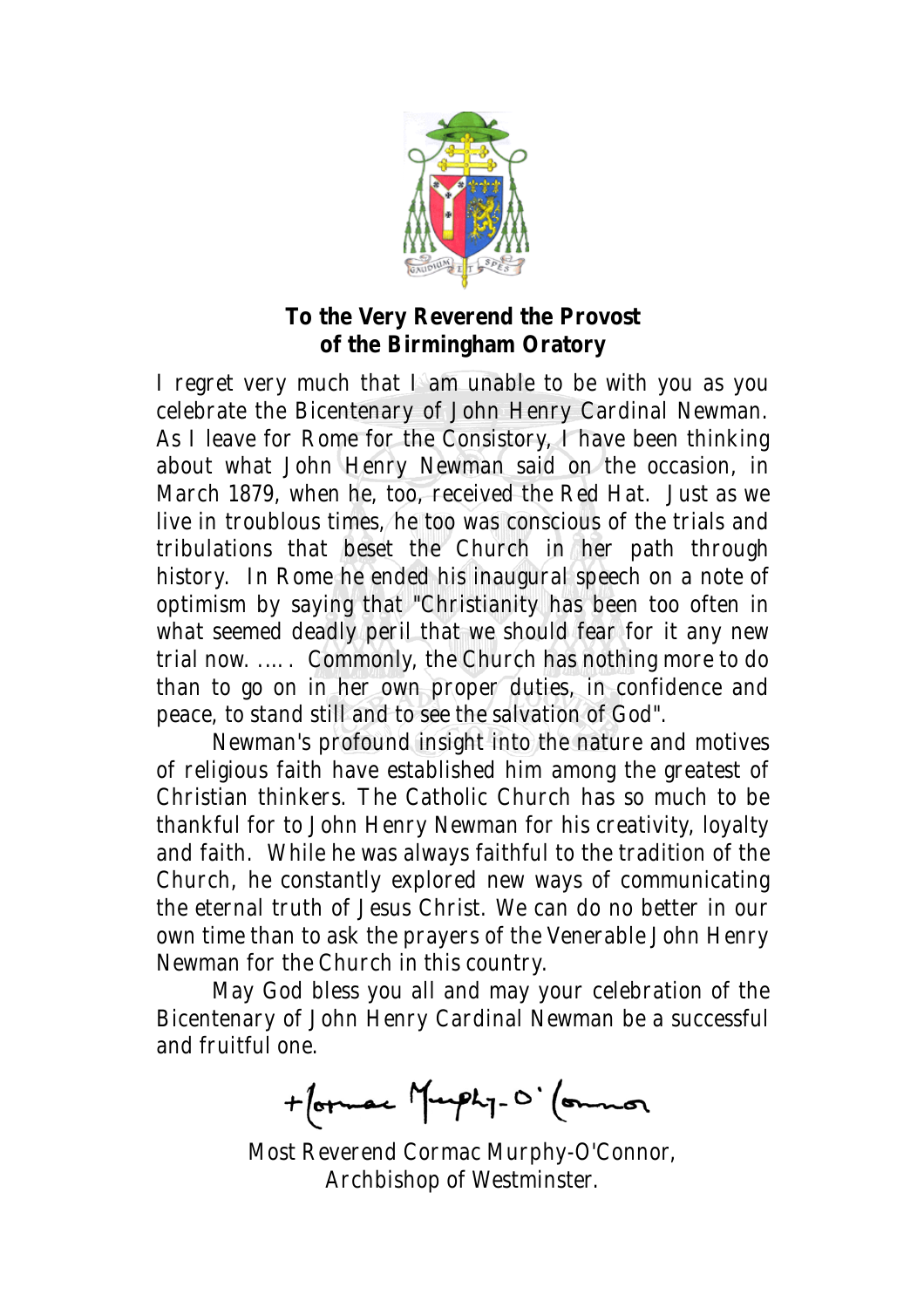SAINT VALENTINE, whose mortal remains now lie in the Oratory Church, was a Roman martyr whose body was found in the catacombs. They were given to Father John Henry Newman by Pope (now Blessed) Pius IX when he was leaving Rome at the end of 1847 with the Pope's authority to set up the Congregation of the Oratory in England. His Feast has traditionally been celebrated on  $21^{\circ}$  February, the anniversary of Newman's birth.

 Nothing is known of Saint Valentine's life, but some words of Newman's, preached in Birmingham in 1849, may serve as a suitable comment upon it.

 "Very various are the Saints, their very variety is a token of God's workmanship; but however various, and whatever was their special line of duty, they have been heroes in it; they have attained such noble selfcommand, they have so crucified the flesh, they have so renounced the world; they are so meek, so gentle, so tender-hearted, so merciful, so sweet, so cheerful, so full of prayer, so diligent, so forgetful of injuries; they have sustained such great and continued pains, they have persevered in such vast labours, they have made such valiant confessions, they have wrought such abundant miracles, they have been blessed with such strange successes, that they have set up a standard before us of truth, of magnanimity, of holiness, of love. Though not always our examples, they are always our standard of right and good; they are raised up to be monuments and lessons, they remind us of God, they introduce us into the unseen world, they teach is what Christ loves, they track out for us the way which leads heavenwards. They are to us who see them, what wealth, notoriety, rank, and name are to the multitude of men who live in darkness — objects of our veneration and our homage."

(Discourses to Mixed Congregations)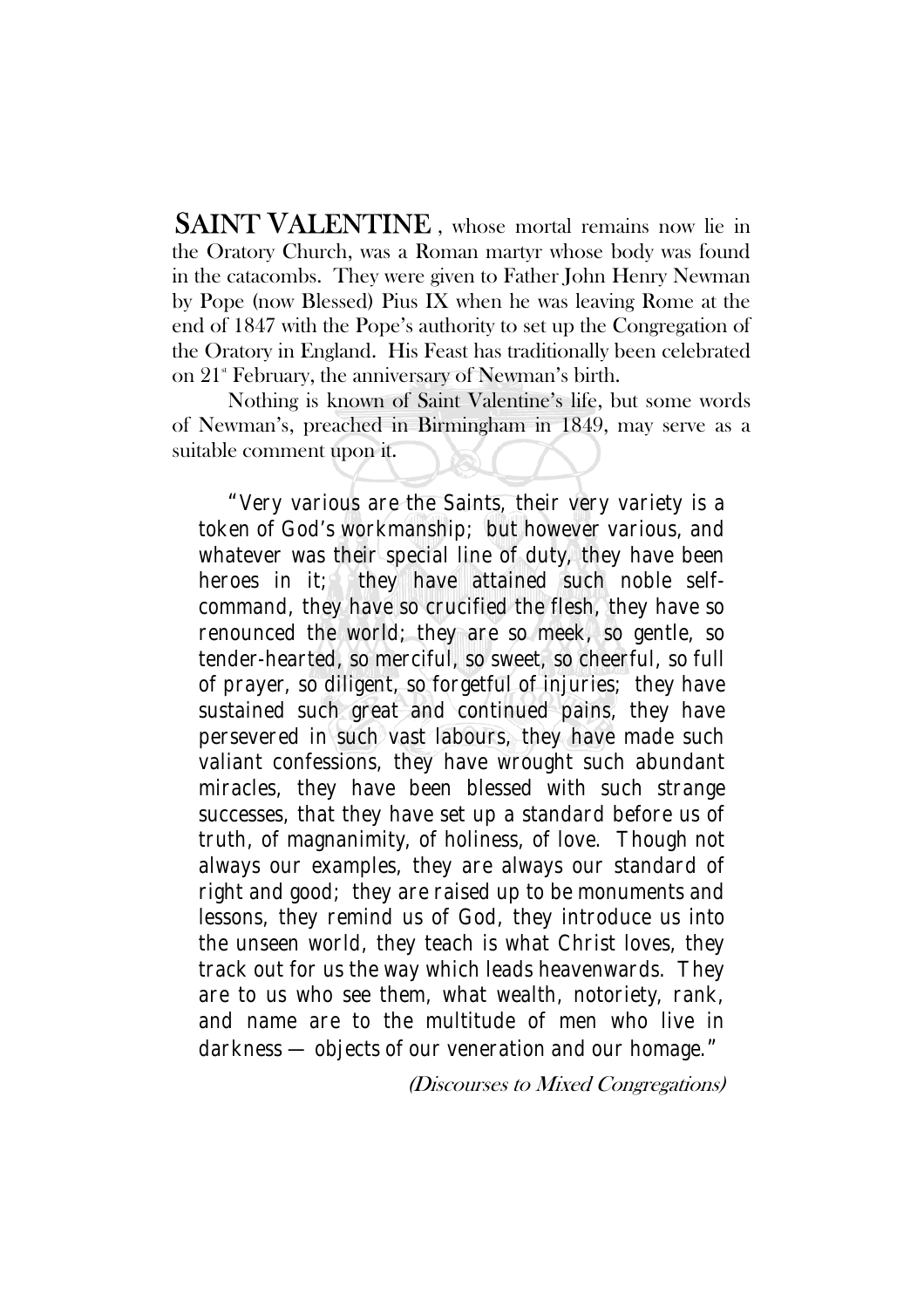# ENTRANCE HYMN

- 1. Praise to the Holiest in the height, and in the depth be praise, in all His words most wonderful, most sure in all His ways.
- 2. O loving wisdom of our God! When all was sin and shame, a second Adam to the fight, and to the rescue came.
- 3. O wisest love! That flesh and blood which did in Adam fail, should strive afresh against the foe, should strive and should prevail;
- 4. And that a higher gift than grace should flesh and blood refine, God's presence and His very self, and essence all divine.
- 5. O generous love! That He who smote in man for man the foe, the double agony in man for man should undergo.
- 6. And in the garden secretly and on the Cross on high, should teach His brethren, and inspire to suffer and to die.
- 7. Praise to the Holiest in the height, and in the depth be praise, in all His words most wonderful, most sure in all His ways.

John Henry Newman (1801-90)

### Archbishop

In nomine Patris # et Filii et Spiritus Sancti.

In the name of the Father and of the Son and of the Holy Spirit.

### People

Amen.

Amen.

LOQ

# Archbishop

Pax vobis.

### People

Et cum spiritu tuo.

#### Archbishop

Fratres, agnoscamus peccata nostra, ut apti simus ad sacra mysteria celebranda.

Peace be with you.

And with thy spirit.

Brethren, let us acknowledge our sins, that we may be fit to celebrate the sacred mysteries.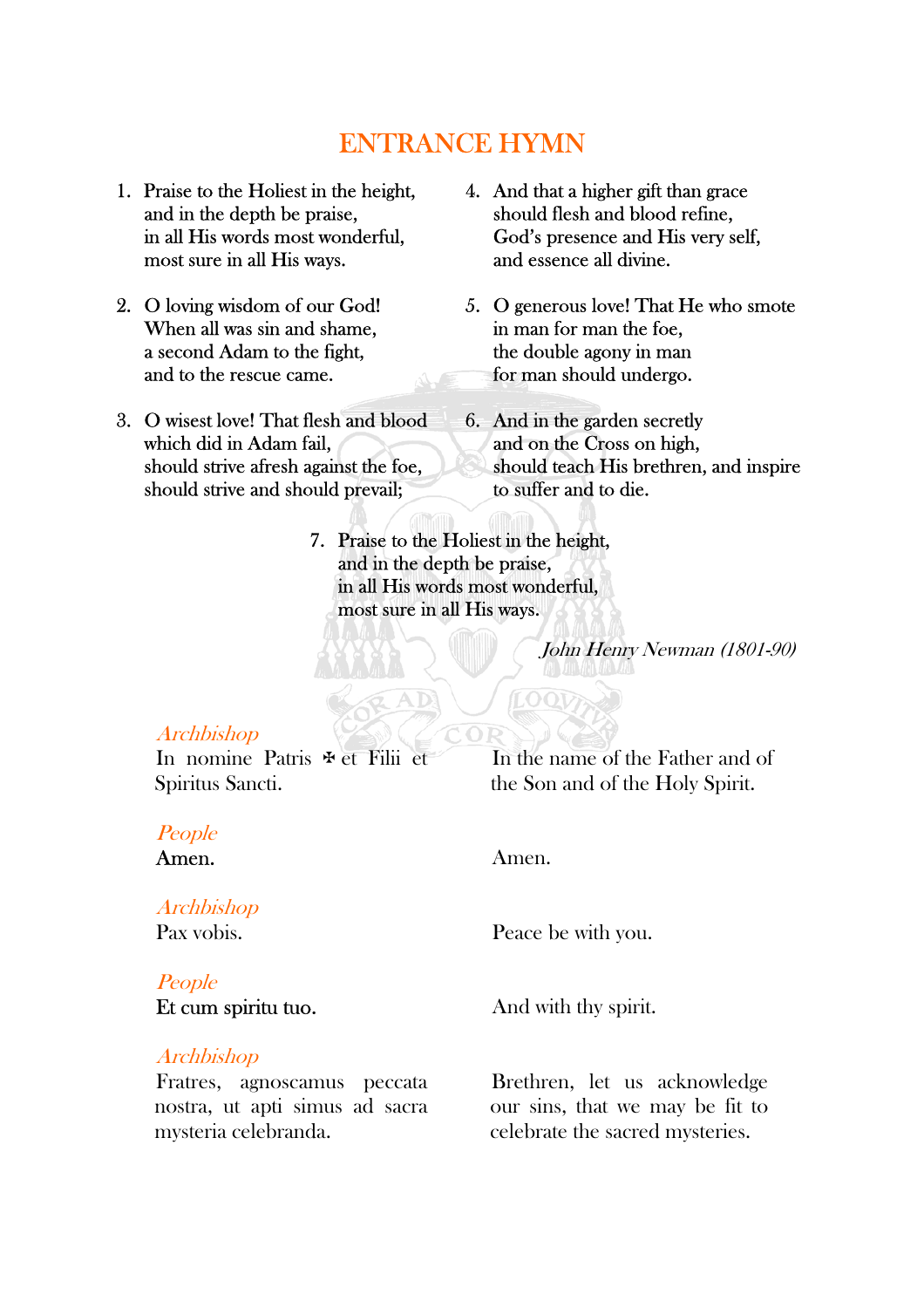#### People

Confiteor Deo omnipotenti et vobis, fratres, quia peccavi nimis cogitatione, verbo, opere et omissione: (all strike their breast) mea culpa, mea culpa, mea maxima culpa.

Ideo precor beatam Mariam semper Virginem: omnes Angelos et Sanctos, et vos, fratres, orare pro me ad Dominum Deum nostrum.

#### Archbishop

Misereatur nostri omnipotens Deus et,  $\pm$  dimissis peccatis nostris, perducat nos ad vitam æternam.

## People

# Amen.

Please sit as the Choir sing the Kyrie from Schubert's Mass in G.

Kyrie eleison. Christe eleison. Kyrie eleison.

Please stand for the intonation of the Gloria. Archbishop Gloria in excelsis Deo.

# Please sit whilst the Choir sing the Gloria from Schubert's Mass in G.

Gloria in excelsis et in terra pax hominibus bonæ voluntatis. Laudamus te, benedicimus te, adoramus te, glorificamus te, gratias agimus tibi propter magnam gloriam tuam, Domine

I confess to Almighty God and to you, brethren, that I have sinned exceedingly in thought, word and deed, and have left undone what I ought to have done, through my fault, through my fault, through my most grievous fault. Wherefore I beseech blessed Mary ever virgin, and all the angels and saints, and you brethren, to pray for me to the Lord our God.

May Almighty God have mercy on us, forgive us our sins, and bring us to everlasting life.

Lord, have mercy upon us. Christ, have mercy upon us. Lord, have mercy upon us.

Amen.

**LOOV** 

Glory be to God on high.

Glory be to God on high and on earth peace to men of good will. We praise Thee, we bless Thee, we worship Thee, we glorify Thee, we give Thee thanks for Thy great glory, Lord God,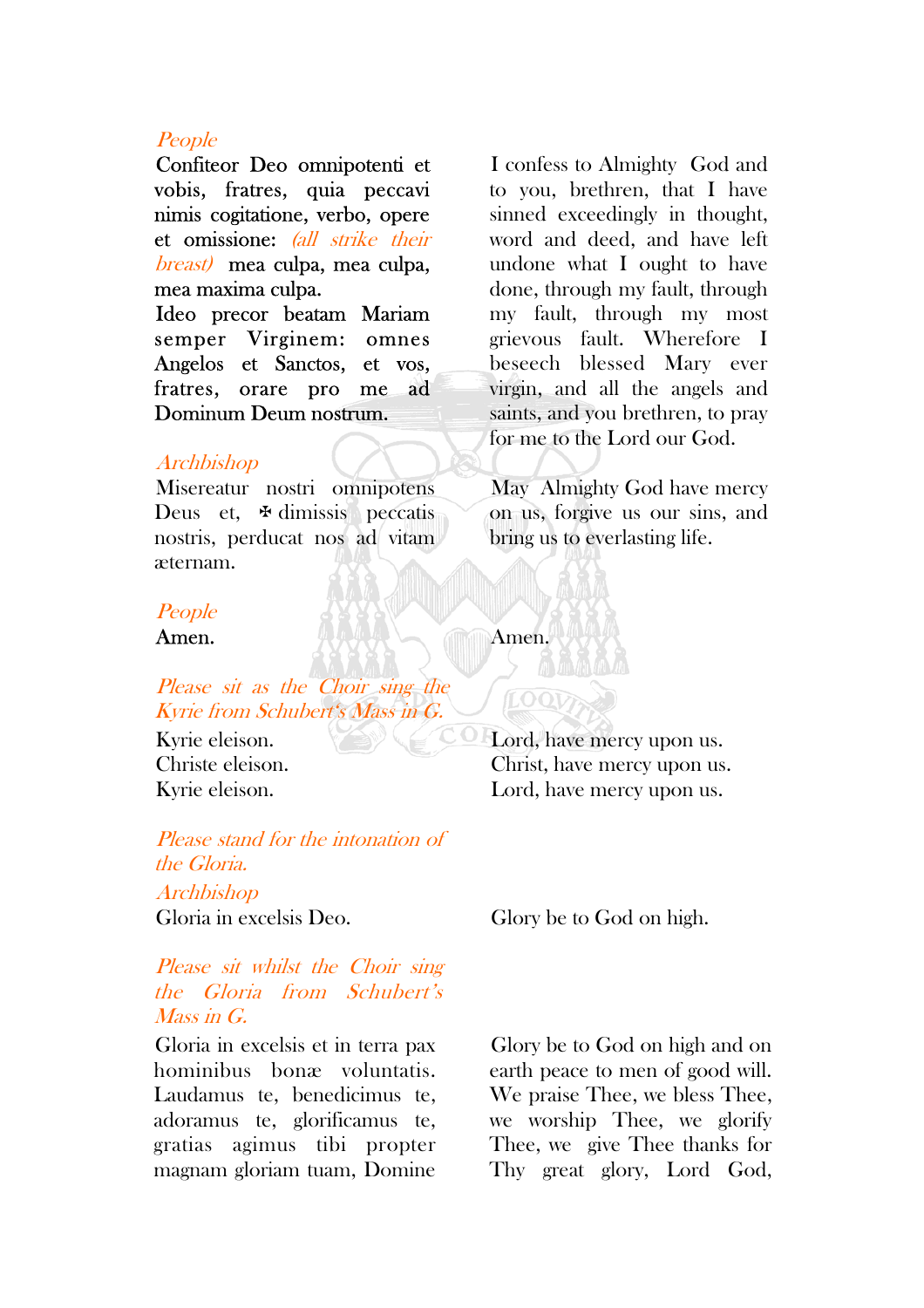Deus, Rex cælestis, Deus Pater omnipotens.

Domine Fili unigenite, Iesu Christe, Domine Deus, Agnus Dei, Filius Patris, qui tollis peccata mundi, miserere nobis; qui tollis peccata mundi, suscipe deprecationem nostram. Qui sedes ad dexteram Patris, miserere nobis.

Quoniam tu solus Sanctus, tu solus Dominus, tu solus Altissimus, Iesu Christe, cum Sancto Spiritu: in gloria Dei Patris. Amen.

# Archbishop

Oremus.

Omnipotens et misericors Deus, qui martyrem tuum Valentinum, passionis suæ tormenta superare fecisti, concede, ut, qui eius triumphi diem celebramus, insuperabiles tua protectione ab hostis insidiis maneamus. Per Dominum nostrum Iesum Christum filium tuum, qui tecum vivit et regnat in unitate Spitius Sancti Deus, per omnia sæcula sæculorum.

heavenly king, God the Father almighty. O Lord, the only begotten Son, Jesus Christ, Lord God, Lamb of God, Son of the Father, Thou that takest away the sins of the world, have mercy upon us, Thou that takest away the sins of the world, receive our prayer, Thou that sittest at the right hand of the Father, have mercy upon us. For Thou alone art holy, Thou only art Lord, Thou only, O Christ, art most high, with the Holy Spirit, in the glory of God the Father. Amen.

# Let us pray.

Almighty and merciful God, who didst enable Valentine, Thy martyr, to overcome the sufferings he endured, grant that we who celebrate his triumphal day, may ever be protected from wiles of our enemy.

# People

## Amen.

Please sit for the reading, from the Second Epistle of Saint Paul to the Corinthians.

'As dying, and behold we live.'  $(6:4 - 10)$ .

Subdeacon Verbum Domini.

The Word of the Lord.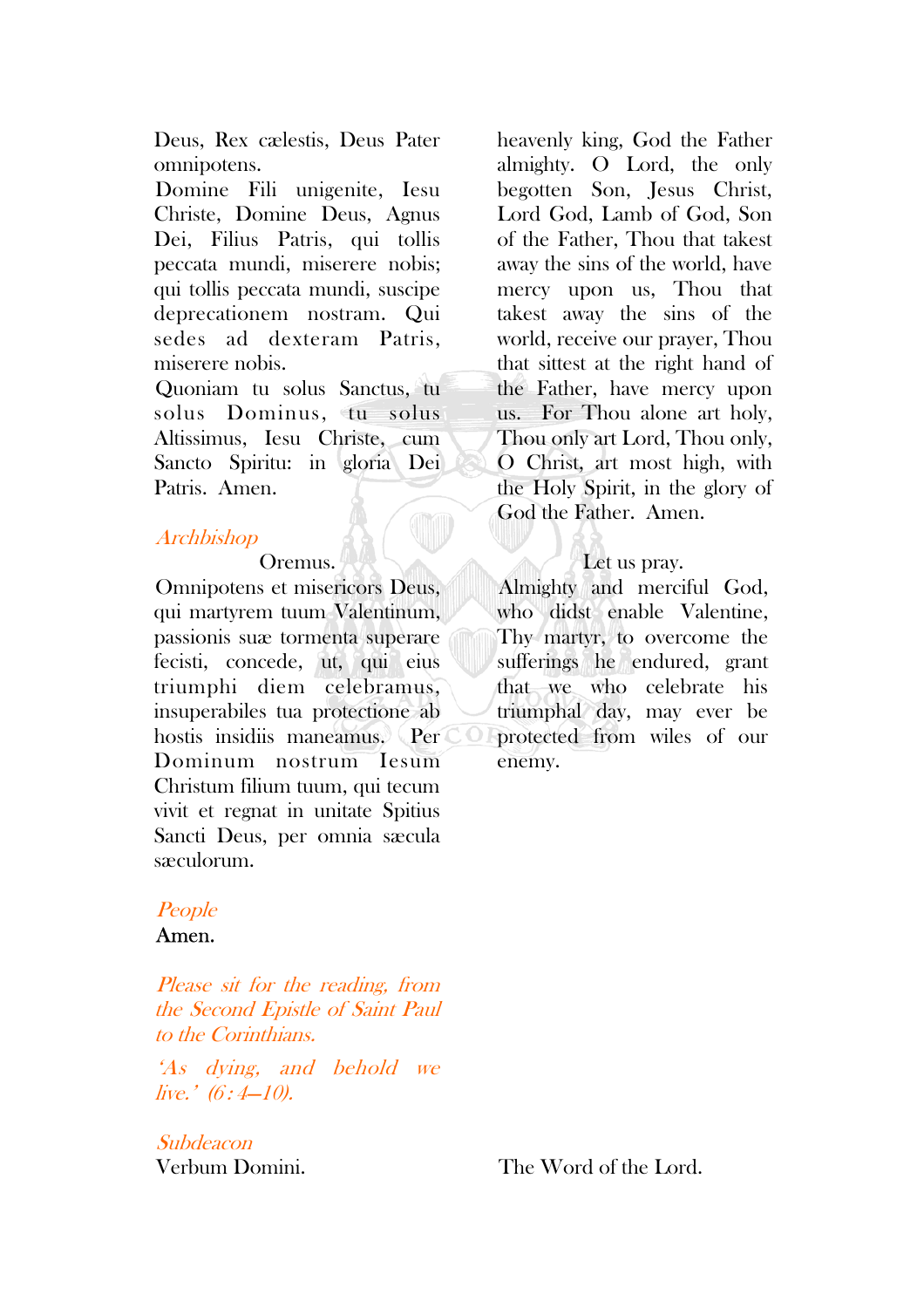# **People**

# Deo gratias.

# Choir

Alleluia, Alleluia. Lætabitur iustus in Domino, et sperabit in eo: et laudabuntur omnes recti corde. Alleluia

Alleluia, Alleluia. The just man will rejoice in the Lord and will hope in Him: and all the upright of heart will be

Please stand for the Gospel.

# **Deacon**

Dominus vobiscum.

# People

Et cum spiritu tuo.

# **Deacon**

Lectio sancti Evangelii # secundum Lucam.

# People

Gloria tibi Domine.

Glory to Thee, O Lord.

'Whoever loses his life for my sake, he will save it.'  $(9:23-26)$ .

# **Deacon**

Verbum Domini.

The Word of the Lord.

People Laus tibi, Christe.

Praise to Thee, O Christ.

Please sit for the sermon by the Archbishop.

Please stand for the bidding prayers, after which please sit, whilst the Choir sing the motet Exaltate Deo by Palestrina.

And with thy spirit.

Thanks be to God.

praised. Alleluia.

The Lord be with you.

A reading from the holy

Gospel according to Luke.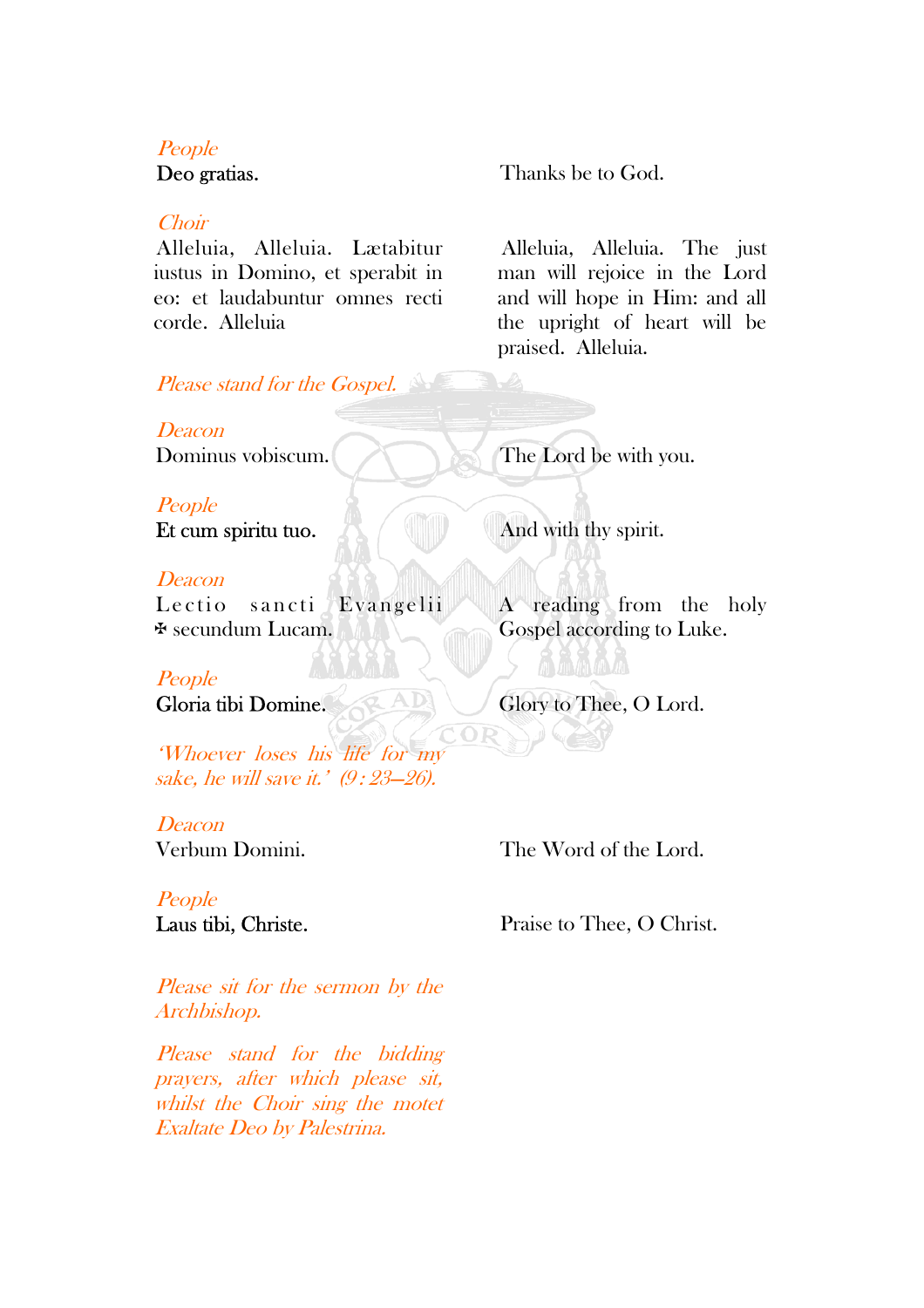#### Archbishop

Orate, fratres: ut meum ac vestrum sacrificium acceptabile fiat a p u d D e u m P a t r e m omnipotentem.

## **People**

Suscipiat Dominus sacrificium de manibus tuis ad laudem et gloriam nominis sui, ad utilitatem quoque nostram totiusque Ecclesiæ suæ sanctæ.

#### Archbishop

Oblata munera, quæsumus, Domine, tua benedictione sanctifica, quæ, te donante, nos illa flamma tuæ dilectionis accendat, per quam sanctus Valentinus tormenta sui corporis universa devicit. Per Christum Dominum nostrum.

# People

# Amen.

Archbishop Dominus vobiscum.

People Et cum spiritu tuo.

Archbishop Sursum corda.

# People Habemus ad Dominum.

Archbishop Gratias agamus Domino Deo nostro.

Pray, brethren, that my sacrifice and yours may be acceptable to God the Father almighty.

May the Lord receive this sacrifice from thy hands to the praise and glory of His name, and also for our benefit and that of all His holy Church.

We beg Thee, O Lord, to bless these gifts which we have presented to Thee, and make them holy; so that by Thy grace, the fire of Thy love, by which Saint Valentine overcame his bodily torments, may also inflame us.

Amen.

LOOD

The Lord be with you.

And with thy spirit.

Lift up your hearts.

We lift them up unto the Lord.

Let us give thanks unto our Lord God.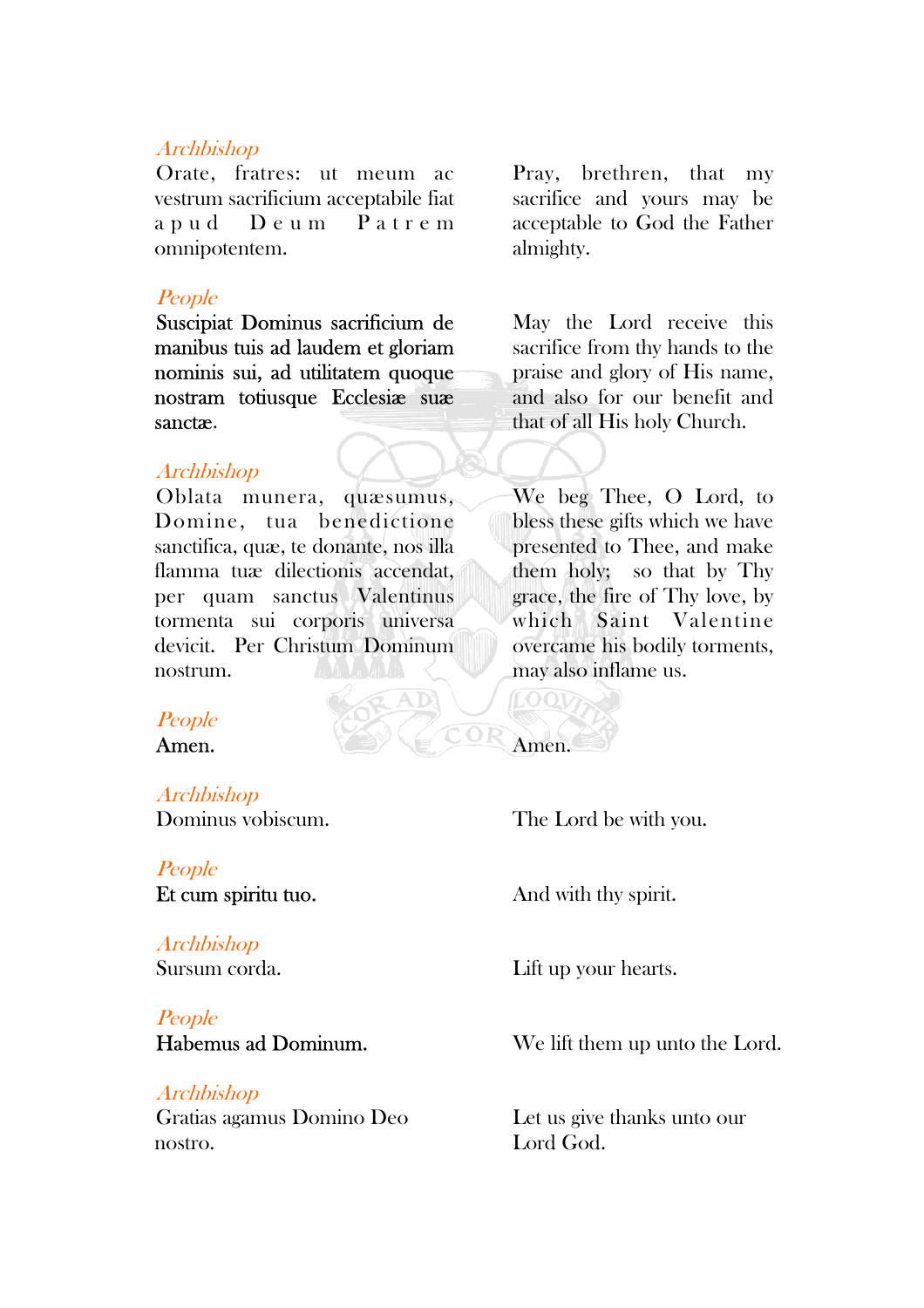# People

#### Dignum et iustum est.

## Archbishop

Vere dignum et iustum est, æquum et salutare, nos tibi semper et ubique gratias agere: Domine, sancte Pater, omnipotens æterne Deus:

Quoniam beati martyris Valentini pro confessione nominis tui, ad imitationem Christi, sanguis effusus tua mirabilia manifestat, quibus perficis in fragilitate virtutem, et vires infirmas ad testimonium roboras, per Christum Dominum nostrum.

Et ideo, cum cælorum Virtutibus, in terris te iugiter celebramus, maiestati tuæ sine fine clamantes.

# Please join the Choir in singing the Sanctus (VIII, de Angelis).

Sanctus, sanctus, sanctus Dominus Deus Sabaoth. Pleni sunt cæli et terra gloria tua. Hosanna in excelsis. Benedictus qui venit in nomine Domini. Hosanna in excelsis.

# The Archbishop, assisted in places by the concelebrants

TE IGITUR, clementissime Pater, per Iesum Christum, Filium tuum, Dominum nostrum, supplices rogamus ac petimus, uti accepta habeas et It is meet and right so to do.

It is truly meet and right and incumbent upon us for our salvation that we should always and everywhere give thanks unto Thee, O Lord, holy Father, almighty everlasting God:

For the blood of Thy holy martyr, Valentine, which he shed in the likeness of Christ, shows forth Thy wonders, by which Thou dost bring the weak to perfection, and dost strengthen the feeble to give witness to Thee, through Christ our Lord.

And therefore together with the heavenly Powers we on earth continually praise Thee, ceaselessly crying out to Thy majesty:

 $\bigcirc$ 

Holy, holy, holy, Lord God of Sabaoth. Heaven and earth are full of Thy glory. Hosanna in the highest. Blessed is he that cometh in the name of the Lord. Hosanna in the highest.

Therefore, most gracious Father, through Jesus Christ, Thy Son, our Lord, we humbly beg and beseech Thee that Thou accept and bless these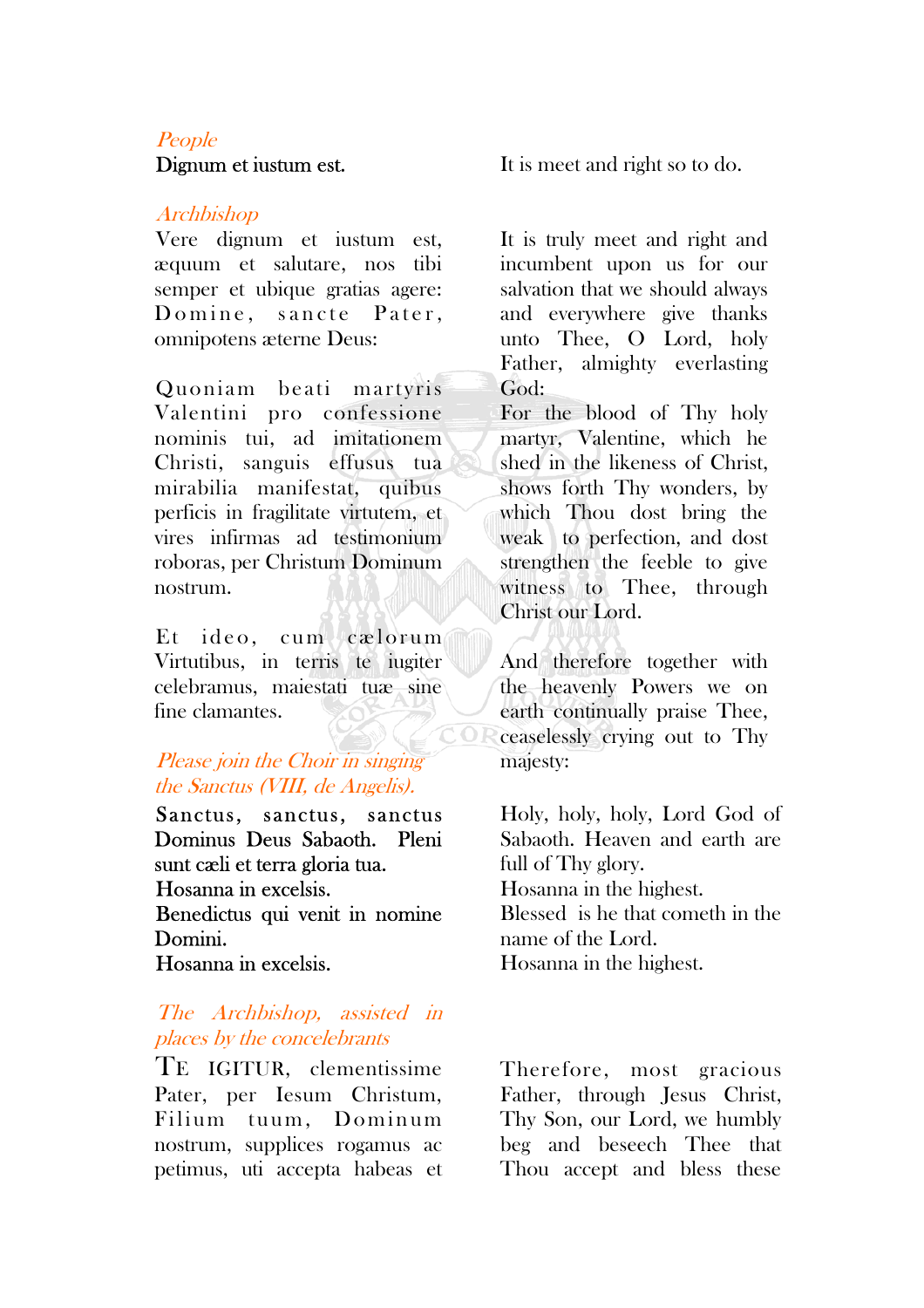benedicas hæc dona, hæc munera, hæc sancta sacrificia illibata, in primis, quæ tibi offerimus pro Ecclesia tua sancta catholica: quam pacificare, custodire, adunare et regere digneris toto orbe terrarum: una cum famulo tuo Papa nostro N. et me indigno famulo tuo, et omnibus orthodoxis atque catholicæ et apostolicæ fidei cultoribus.

Memento, Domine, famulorum famularumque tuarum N. et N. et omnium circumstantium, quorum tibi fides cognita est et nota devotio, pro quibus tibi offerimus: vel qui tibi offerunt hoc sacrificium laudis, pro se suisque omnibus: pro redemptione animarum suarum pro spe salutis et incolumitatis suæ: tibique reddunt vota sua æterno Deo, vivo et vero.

Communicantes, et memoriam venerantes, in primis gloriosæ semper Virginis Mariæ, Genetricis Dei et Domini nostri Iesu Christi: sed et beati Ioseph, eiusdem Virginis Sponsi, et beatorum Apostolorum ac Martyrum tuorum, Petri et Pauli, Andreæ, Iacobi, Ioannis, Thomæ, Iacobi, Philippi, Bartholomæi, Matthæi, Simonis et Thaddæi: Lini, Cleti, Clementis, Xysti, Cornelii, Cypriani, Laurentii, Chrysogoni, Ioannis et Pauli, Cosmæ et Damiani et omnium Sanctorum gifts, this tribute, these holy and unspotted offerings, which, first of all, we offer Thee for Thy holy Catholic Church, that Thou vouchsafe to keep and guide it in peace and unity and govern it throughout the whole world, with Thy servant N. our pope and me, Thy unworthy servant, and all true believers who hold dear the catholic and apostolic faith.

Remember, Lord, Thy servants and handmaidens N. and N. and all these here, whose faith & devotion unto Thee are known and manifest, for whom we offer unto Thee, or who themselves offer unto Thee, this sacrifice of praise for them and theirs, for the redemption of their souls, for the hope of their salvation and safe-keeping, and who render their vows unto Thee, the eternal, living and true God. In the aforesaid fellowship we worshipfully keep the memorial of the glorious and ever-virgin Mary, the mother of God and of our Lord Jesus Christ, and likewise of the blessed Joseph, spouse of that same virgin and of Thy blessed apostles and martyrs, Peter and Paul, Andrew, James, John, Thomas, James, Philip, Bartholomew, Matthew, Simon and Thaddeus Linus, Cletus, Clement, Sixtus, Cornelius, Cyprian, Laurence, Chrysogonus, John and Paul, Cosmas and Damian and of all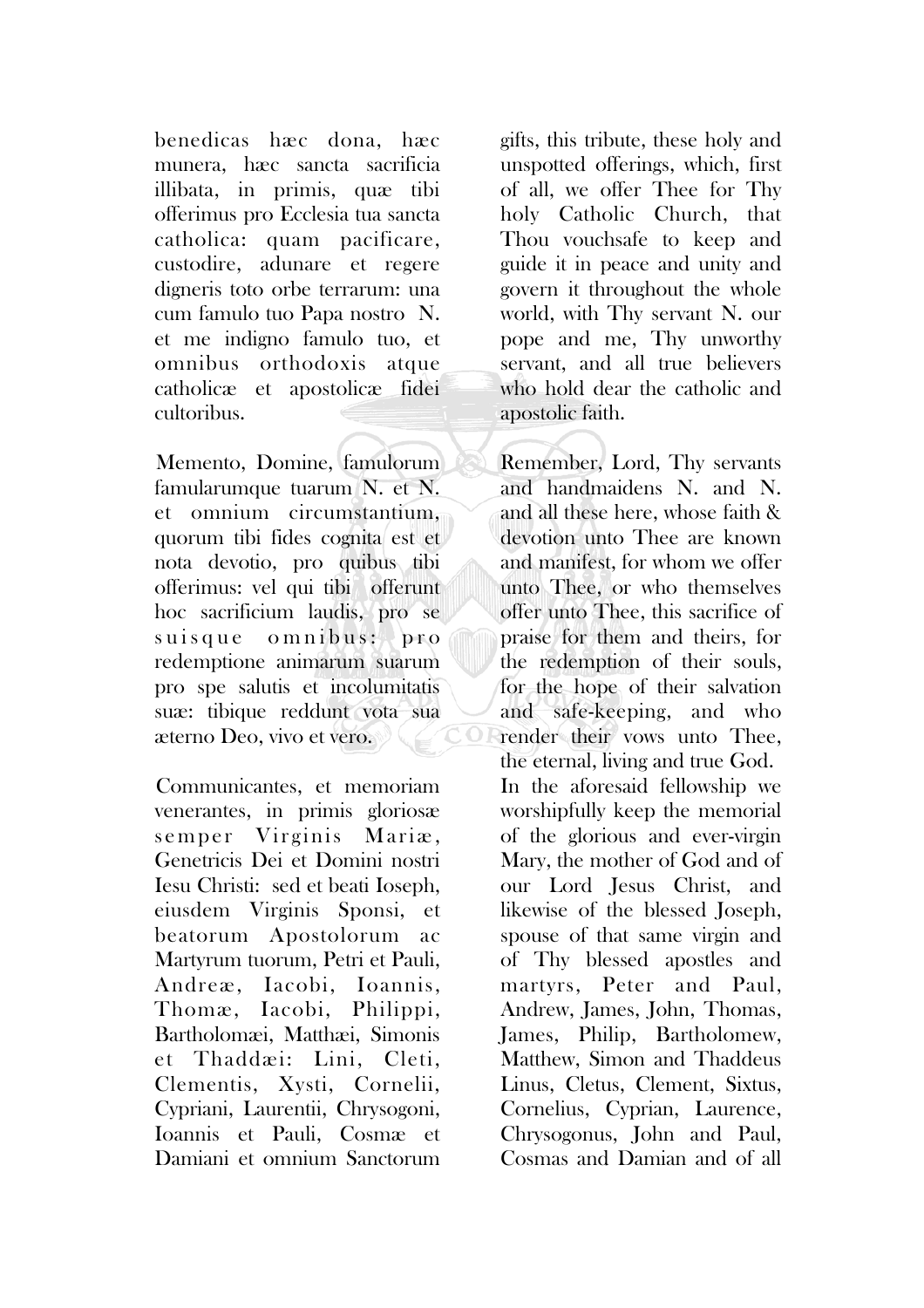tuorum; quorum meritis precibusque concedas, ut in omnibus protectionis tuæ muniamur auxilio.

Hanc igitur oblationem servitutis nostræ, quæsumus, Domine, ut placatus accipias: diesque nostros in tua pace disponas, atque ab æterna damnatione nos eripi et in electorum tuorum iubeas grege numerari.

Quam oblationem tu, Deus, in o m n i b u s, qu æ s u m u s, benedictam, adscriptam, ratam, rationabilem, acceptabilemque facere digneris: ut nobis Corpus et Sanguis fiat dilectissimi Filii tui, Domini nostri Iesu Christi.

Qui pridie quam pateretur, accepit panem in sanctas ac venerabiles manus suas, et elevatis oculis in cælum ad te Deum Patrem suum omnipotentem, tibi gratias agens benedixit, fregit, deditque discipulis suis, dicens:

ACCIPITE ET MANDUCATE EX HOC OMNES; HOC EST ENIM CORPUS MEUM, QUOD PRO VOBIS TRADETUR.

Simili modo, postquam cenatum est, accipiens et hunc præclarum calicem in sanctas ac venerabiles manus suas, item tibi gratias agens benedixit, deditque discipulis suis, dicens;

Thy saints, by whose merits and prayers do Thou grant that in all things we may be defended with the help of Thy protection.

Wherefore we beseech Thee, Lord, that Thou be pleased to receive this oblation of our bounden service and of all Thy household, and order our days in Thy peace, and grant that we be delivered from eternal damnation and numbered in the flock of Thine elect.

Which oblation, we beseech Thee, O God, to make wholly blessed, dedicated, ratified, spiritual and acceptable, so that it become the Body and Blood of Thy most dearly beloved Son, our Lord Jesus Christ.

Who, the day before He suffered, took bread into His holy and worshipful hands, and lifting up His eyes to heaven unto Thee, God almighty His Father, when He had given thanks unto Thee, He blessed it, broke it, and gave it to His disciples saying: TAKE AND EAT THIS ALL OF YOU, FOR THIS IS MY BODY WHICH SHALL BE GIVEN UP FOR YOU.

Likewise, after supper, taking this most honoured cup into His holy and worshipful hands, when He had again given thanks, He blessed it and gave it to His disciples, saying: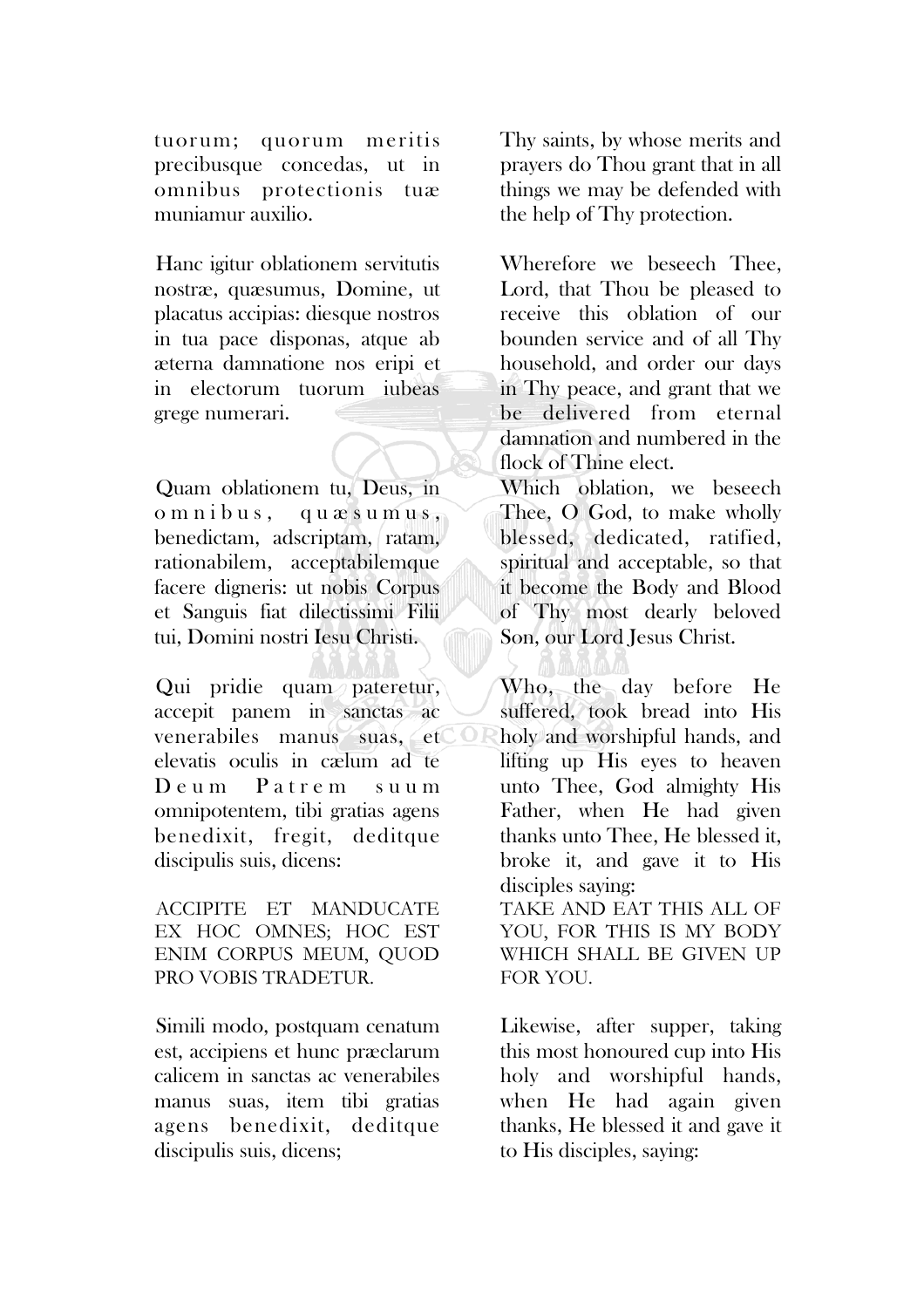ACCIPITE ET BIBITE EX EO OMNES; HIC EST ENIM CALIX SANGUINIS MEI, NOVI ET ÆTERNI TESTAMENTI, QUI PRO VOBIS ET PRO MULTIS E F F U N D E T U R I N REMISSIONEM PECCATORUM.

HOC FACITE IN MEAM COMMEMORATIONEM.

Mysterium fidei.

# **People**

Mortem tuam annuntiamus, Domine, et tuam resurrectionem confitemur, donec venias.

# Archbishop

Unde et memores, Domine, nos servi tui, sed et plebs tua sancta, eiusdem Christi, Filii tui, Domini nostri, tam beatæ passionis n e c n o n e t a b inferis resurrectionis, sed et in cælos gloriosæ ascensionis: offerimus præclaræ maiestati tuæ de tuis donis ac datis hostiam puram, hostiam sanctam, hostiam immaculatam, Panem sanctum vitæ æternæ et Calicem salutis perpetuæ.

Supra quæ propitio ac sereno vultu respicere digneris: et accepta habere, sicuti accepta habere dignatus es munera pueri tui iusti Abel, et sacrificium Patriarchæ nostri Abrahæ, et quod tibi obtulit summus sacerdos tuus Melchisedech, sanctum sacrificum. immaculatam hostiam.

TAKE AND DRINK THIS ALL OF YOU, FOR THIS IS THE CUP OF THE NEW AND EVERLASTING COVENANT OF MY BLOOD, WHICH SHALL BE SHED FOR YOU AND FOR MANY FOR THE REMISSION OF SINS. DO THIS IN REMEMBRANCE OF ME.

The mystery of faith.

We show Thy death, O Lord, and proclaim Thy resurrection till Thou come.

Wherefore, O Lord, we also Thy servants and Thy holy people, being mindful as well of the blessed passion as of the resurrection from the dead and the ascension into heaven of the same Christ our Lord, do offer unto Thy excellent majesty, from the gifts that Thou hast bestowed upon us, a pure sacrifice, a holy sacrifice, an undefiled sacrifice, the holy Bread of eternal life and the Chalice of eternal salvation. Vouchsafe with a gracious and favourable countenance to regard and to accept the same, as Thou didst vouchsafe to accept the offerings of Thy righteous servant Abel, and the sacrifice of our patriarch Abraham, and the holy and undefiled sacrifice that Thy high priest Melchisedek did offer unto Thee.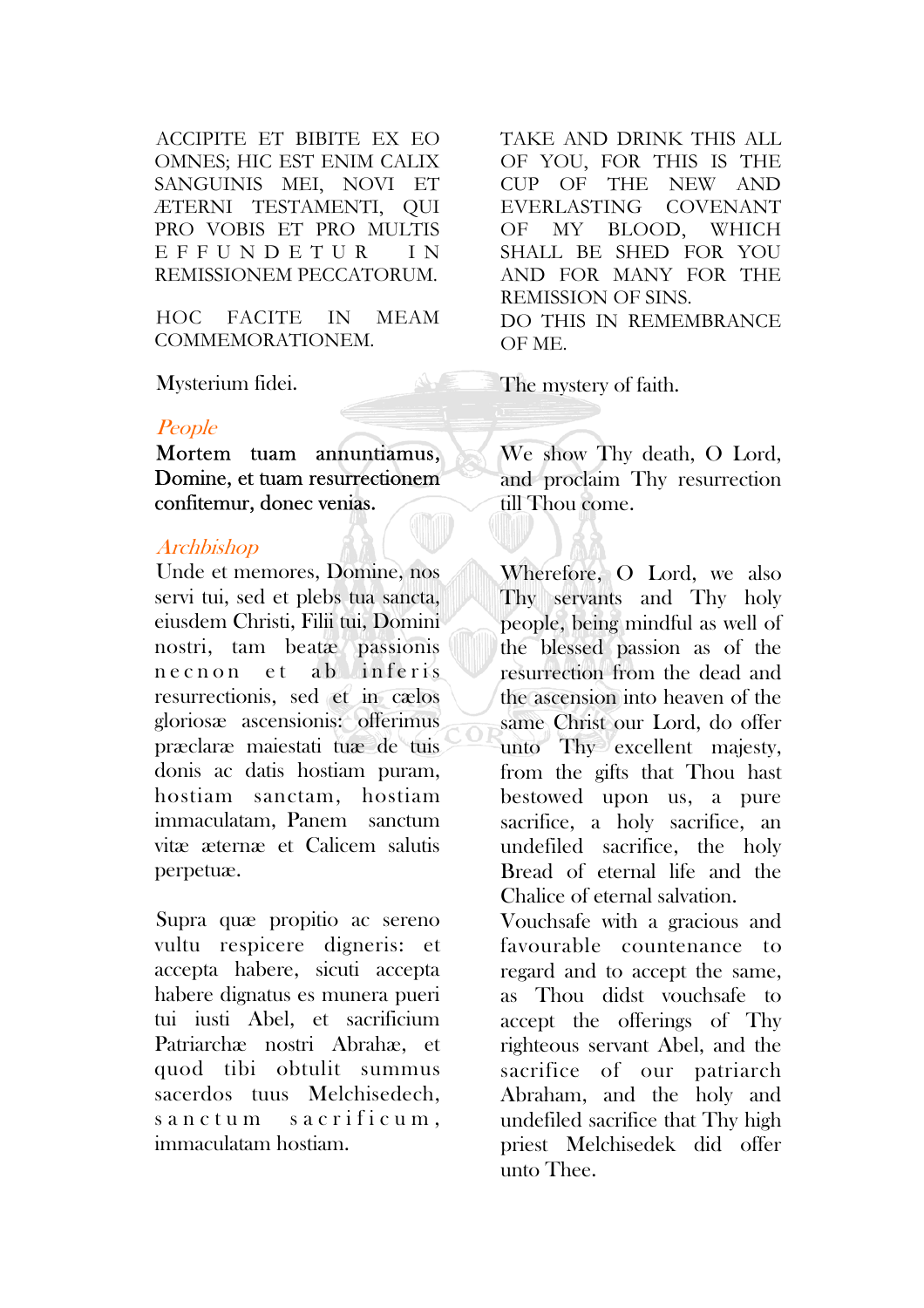Supplices te rogamus, omnipotens Deus: iube hæc perferri per manus sancti Angeli tui in sublime altare tuum, in conspectu divinæ maiestatis tuæ; ut, quotquot ex hac altaris participatione sacrosanctum Filii tui Corpus et Sanguinem sumpserimus, omni benedictione cælesti et gratia repleamur.

Memento etiam Domine, famulorum famularumque tuarum N. et N., qui nos præcesserunt cum signo fidei, et dormiunt in somno pacis. Ipsis, Domine, et omnibus in Christo quiescentibus, locum refrigerii, lucis et pacis, ut indulgeas deprecamur.

Nobis quoque peccatoribus famulis tuis, de multitudine m i s e r a t i o n u m t u a r u m sperantibus, partem aliquam et societatem donare digneris cum tuis sanctis Apostolis et Martyribus: cum Ioanne, Stephano, Matthia, Barnaba, Ignatio, Alexandro, Marcellino, Petro, Felicitate, Perpetua, Agatha, Lucia, Agnete, Cæcilia, Anastasia et omnibus Sanctis tuis: intra quorum nos consortium, nos æstimator meriti, sed veniæ, quæsumus, largitor admitte. Per Christum Dominum nostrum. Per quem hæc omnia, Domine, semper bona creas, sanctificas, vivificas, benedicis et præstas nobis.

We humbly beseech Thee, almighty God, that Thou have these offerings brought by the hands of Thy holy Angel unto Thy altar on high, in the presence of Thy divine majesty, so that as many of us as, partaking of this altar, shall receive Thy Son's holy Body and Blood, may be replenished with every heavenly benediction and grace.

Remember, Lord, also Thy servants and handmaidens N. and N. who are gone before us with the mark of faith and rest in the sleep of peace. We beseech Thee, O Lord, that unto them and unto all such as rest in Christ, Thou wilt grant a place of refreshing, of light and of peace.

Unto us sinners also, Thy servants, trusting in the multitude of Thy mercies, vouchsafe to give some portion and fellowship with Thy holy apostles and martyrs, with John, Stephen, Matthias, Barnabas, Ignatius, Alexander, Marcellinus, Peter, Felicity, Perpetua, Agatha, Lucy, Agnes, Cecily, Anastasia and with all Thy saints, within whose fellowship we beseech Thee to admit us, not weighing our merits but pardoning our offences. Through Christ our Lord, by Whom, Lord, all these gifts Thou dost ever create, ever sanctify, ever quicken, ever bless and ever bestow upon us.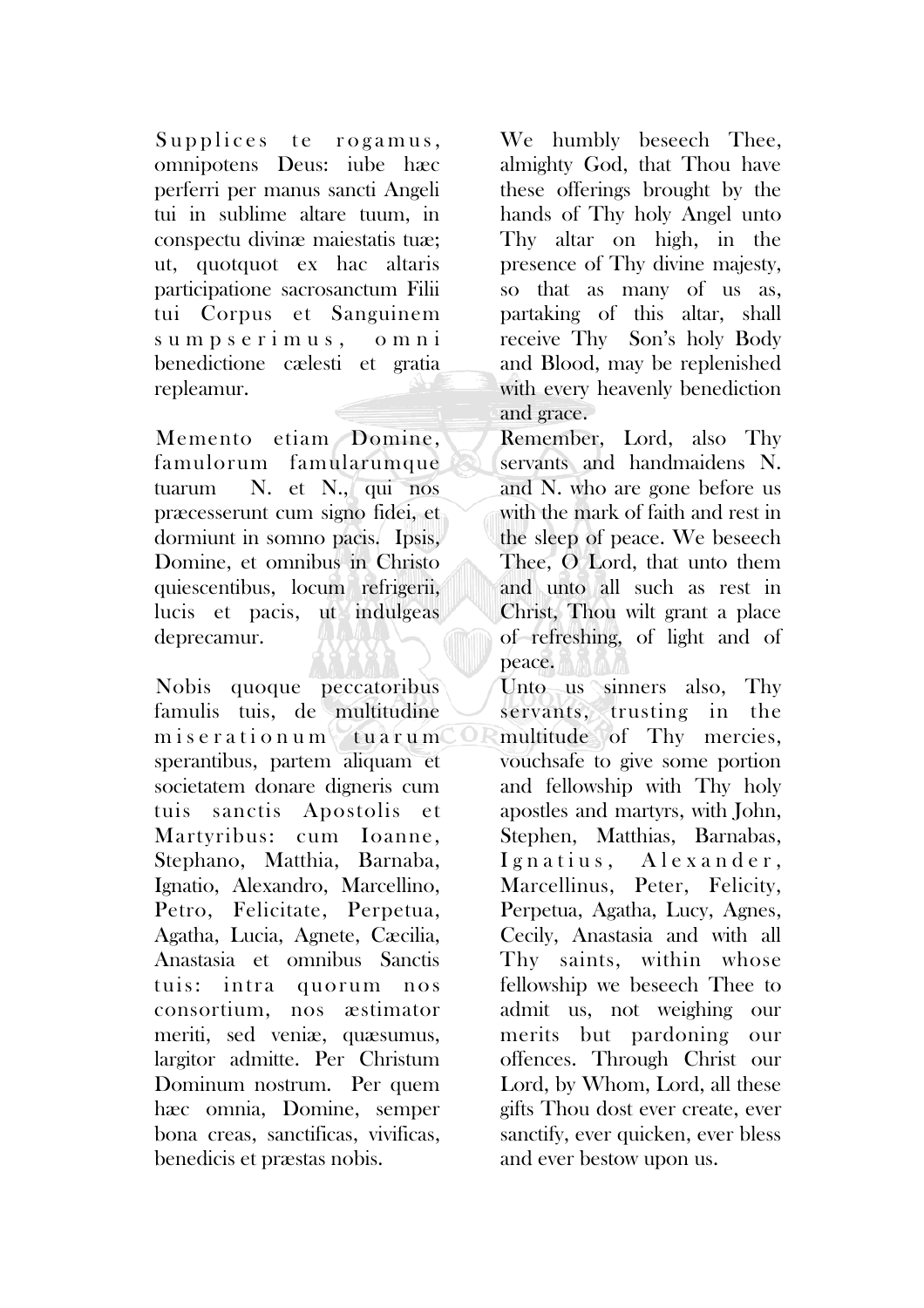Per ipsum, et cum ipso, et in ipso, est tibi Deo Patri omnipotenti, in unitate Spiritus Sancti, omnis honor et gloria per omnia sæcula sæculorum.

# People

AMEN.

# Archbishop

Præceptis salutaribus moniti, et divina institutione formati, audemus dicere:

# People

Pater noster, qui es in cælis: sanctificetur nomen tuum: adveniat regnum tuum: fiat voluntas tua, sicut in cælo, et in terra. Panem nostrum quotidianum da nobis hodie: et dimitte nobis debita nostra, sicut et nos dimittimus debitoribus nostris; et ne nos inducas in tentationem; sed libera nos a malo.

### Archbishop

Libera nos, quæsumus, Domine, ab omnibus malis. da propitius pacem in diebus nostris, ut, ope misercordiæ tuæ adiuti, et a peccato simus semper liberi et ab omni perturbatione securi: exspectantes beatam spem et adventum Salvatoris nostri Iesu Christi

# People

Quia tuum est regnum, et potestas, et gloria in sæcula.

By Whom and with Whom and in Whom, in the unity of the Holy Spirit all honour and glory is unto Thee, O God, Father almighty, world without end.

# AMEN.

Instructed by the saving precepts and according to the divine institution, we presume to say:

Our Father who art in heaven, hallowed be Thy name; Thy kingdom come; Thy will be done on earth as it is in heaven. Give us this day our daily bread, and forgive us our trespasses as we forgive those who trespass against us, and lead us not into temptation, but deliver us from evil.

Deliver us, we beseech Thee O Lord, from all evils, mercifully grant us peace in our time, that, assisted by Thy mercy, we may ever be free from sin and safe from all disquiet, as we look for the blessed hope and the coming of our Saviour Jesus Christ.

For Thine is the kingdom, the power and the glory for ever.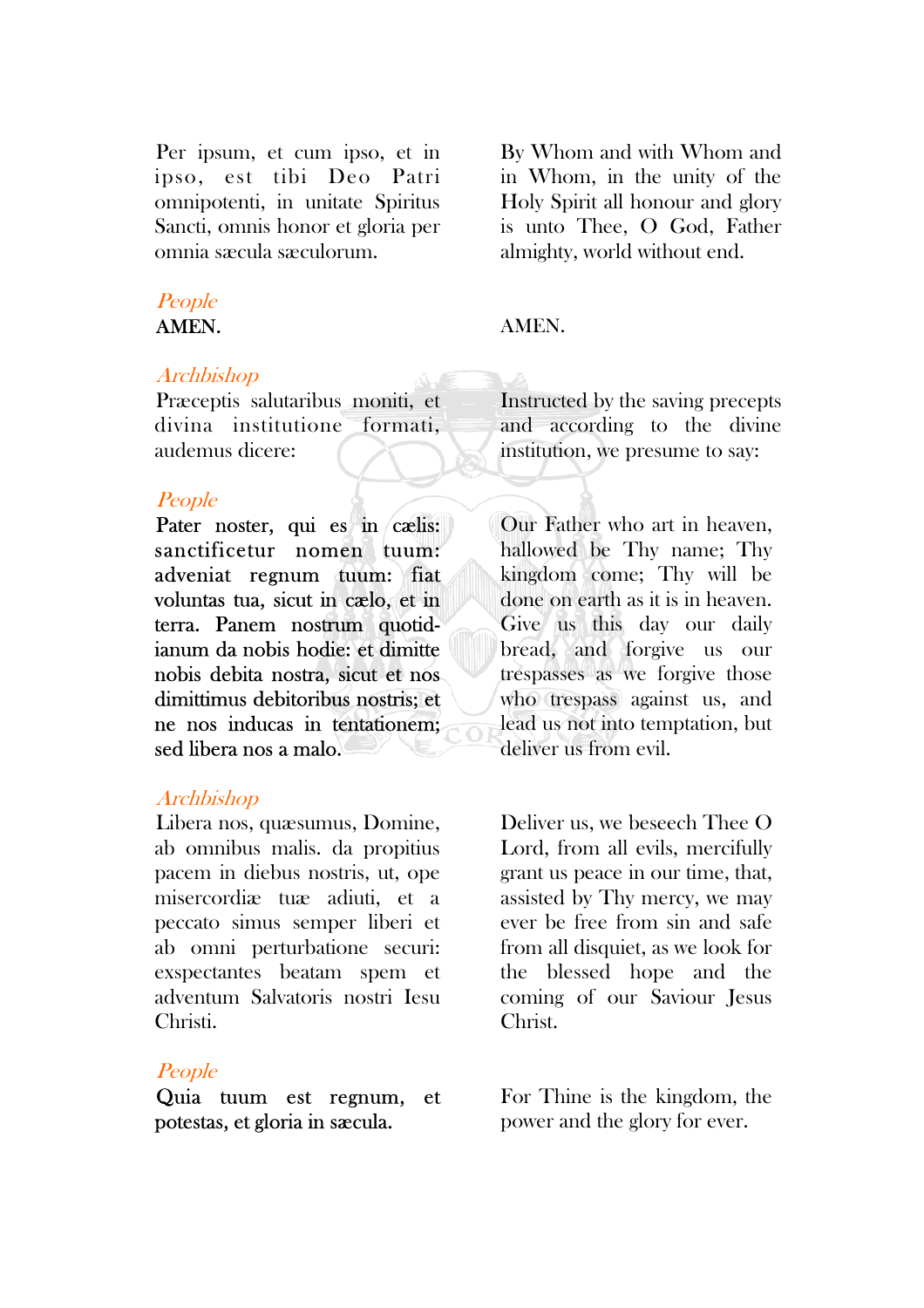# Archbishop

Domine Iesu Christe, qui dixisti Apostolis tuis: Pacem relinquo vobis, pacem meam do vobis: ne respicias peccata nostra, sed fidem Ecclesiæ tuæ; eamque secundum voluntatem tuam pacificare et coadunare digneris. Qui vivis et regnas in sæcula sæculorum.

# People

### Amen.

### Archbishop

Pax Domini sit semper vobiscum.

# People

# Et cum spiritu tuo.

## **Deacon**

Offerte vobis pacem!

# The Choir sing the Agnus De. from Schubert's Mass in G.

Agnus Dei, qui tollis peccata mundi: miserere nobis Agnus Dei, qui tollis peccata mundi: miserere nobis Agnus Dei, qui tollis peccata mundi: dona nobis pacem.

### Archbishop

Ecce Agnus Dei, ecce qui tollit peccata mundi. Beati qui ad cenam Agni vocati sunt.

# People

Domine non sum dignus, ut intres sub tectum meum: sed tantum dic verbo, et sanabitur anima mea.

O Lord Jesus Christ, who didst say to Thine apostles: Peace I leave with you, my peace I give unto you, Regard not our sins but the faith of Thy Church, and be pleased to grant her peace and unity according to Thy will, who livest and reignest for ever and ever.

# Amen.

The peace of the Lord be with you always.

And with thy spirit.

Offer one another the peace (of Christ).

**DR** Lamb of God, who takest away the sins of the world, have mercy upon us.

> Lamb of God, who takest away the sins of the world, have mercy upon us.

> Lamb of God, who takest away the sins of the world, grant us peace.

> Behold the Lamb of God that taketh away the sins of the world. Blessed are they who are called to the supper of the Lamb.

> Lord I am not worthy that Thou shouldst enter under my roof, but speak the word only and my soul shall be healed.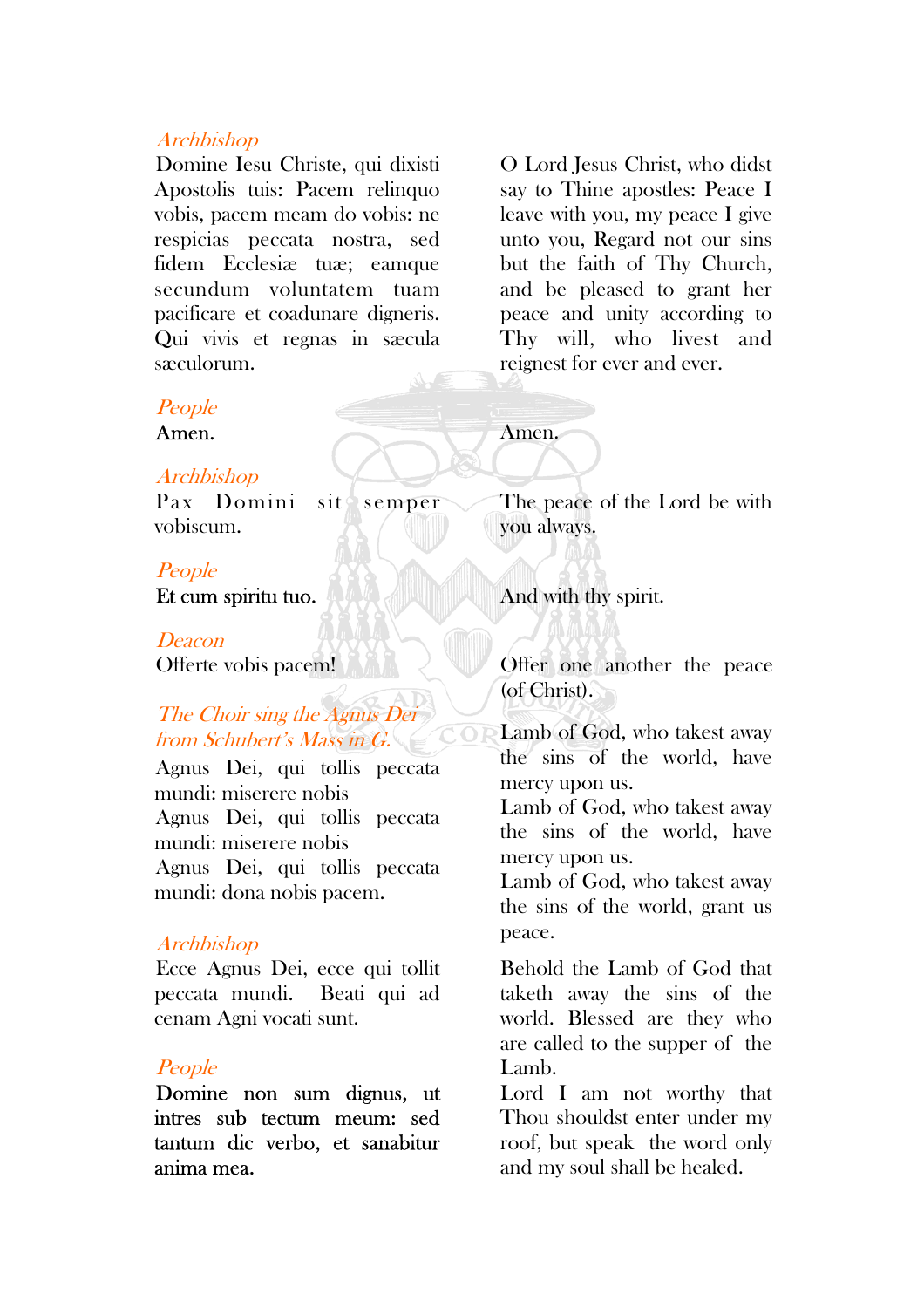The Choir sing the following Communion verse, followed by the motet Ave Verum Corpus by Mawby.

Qui mihi ministrat, me sequatur: et ubi ego sum, illic et minister meus erit.

Let whoever serves me follow me; wherever I am, my servant will be also.

Holy Communion is administered at the Altar rails to Catholics in a state of grace. Those who cannot receive Communion are welcome to come forward to receive a blessing. If so doing, please fold your arms cross-wise upon your breast, as a sign that you are to receive a blessing.

# COMMUNION HYMN

- 1. Alleluia, sing to Jesus, His the sceptre, his the throne, Alleluia, His the triumph, His the victory alone: Hark the songs of peaceful Sion thunder like a mighty flood: Jesus out of every nation, hath redeemed us by His blood.
- 2. Alleluia, not as orphans are we left in sorrow now; Alleluia, He is near us, faith believes, nor questions how; though the cloud from sight received when the forty days were o'er, Him shall our hearts forget His promise, 'I am with you evermore'?
- 3. Alleluia, Bread of Angels, Thou on earth our food, our stay; Alleluia, here the sinful flee to thee from day to day; intercessor, friend of sinners, earth's Redeemer, plead for me, where the songs of all the sinless sweep across the crystal sea.
- 4. Alleluia, King eternal Thee the Lord of lords we own; Alleluia, born of Mary, earth Thy footstool, heaven thy throne Thou within the veil hast entered, robed in flesh, our great High Priest; Thou on earth both priest and victim in the Eucharistic Feast.

W. Chatterton Dix (1837-98)

Archbishop

Dominus vobiscum.

**People** Et cum spiritu tuo. The Lord be with you.

And with thy spirit.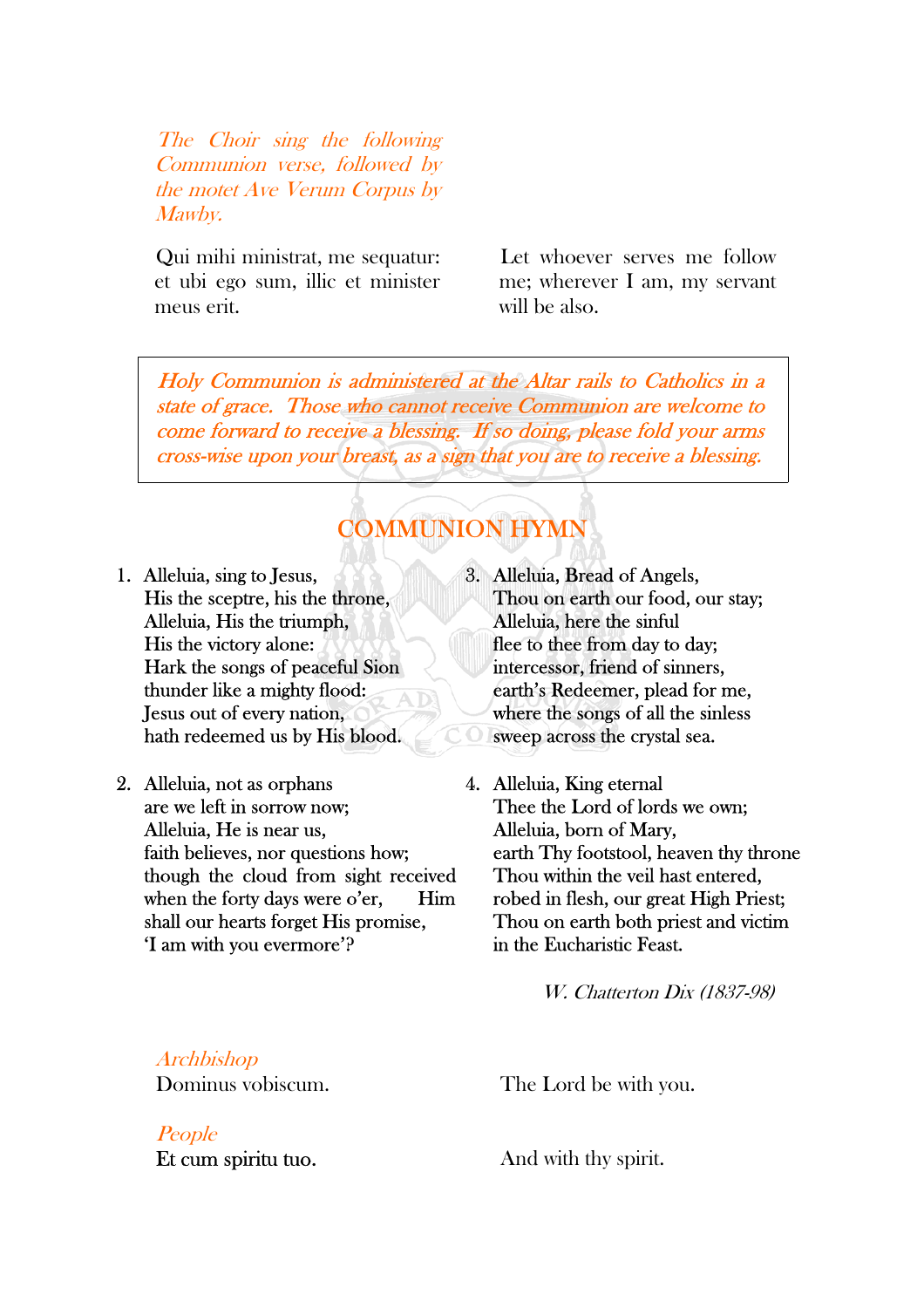# Archbishop

#### Oremus.

Præstent nobis, quæsumus, Domine, sacra mysteria quæ sumpsimus eam animi fortitudinem, quæ beatum Valentinum martyrem tuum reddidit in tuo servitio fidelem et in passione victorem. Per Christum Dominum nostrum.

# **People**

# Amen.

Archbishop Dominus vobiscum.

# People

Et cum spiritu tuo.

#### Archbishop

Sit nomen Domini benedictum.

# People

Ex hoc nunc  $et$  usque in sæculum.

# Archbishop

Adiutorium nostrum in nomine Domini.

### People

Qui fecit cælum et terram.

### Archbishop

Benedicat vos omnipotens Deus, # Pater, et # Filius et # Spiritus Sanctus.

### **People**

# Amen.

**Deacon** Ite, missa est.

People Deo gratias.

## Let us pray.

May the sacred mysteries which we have received, O Lord, lend us that same courageous spirit which made Thy martyr, Blessed Valentine, faithful in serving Thee and victorious in his suffering.

# Amen.

The Lord be with you.

And with thy spirit.

May the Name of the Lord be blessed.

Now, from this time forth, and for ever.

Our help is in the Lord's name.

Who made heaven and earth.

The blessing of God almighty, the Father, the Son and the Holy Spirit be upon you.

Amen.

Go, the Mass is ended.

Thanks be to God.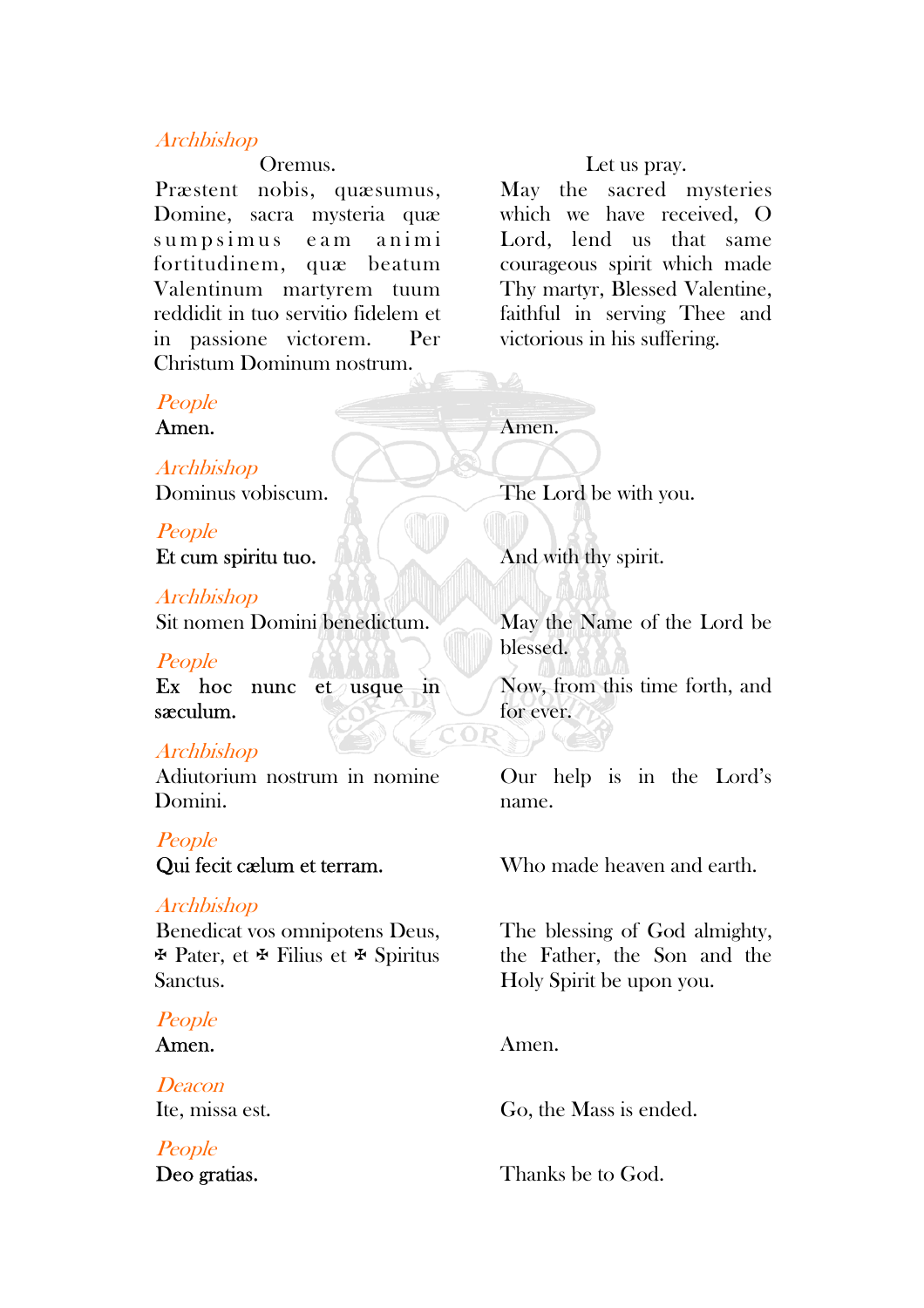# RECESSIONAL HYMN

- 1. Firmly I believe and truly God is three, and God is one, and I next acknowledge duly manhood taken by the Son.
- 2. And I trust and hope most fully in that manhood crucified; and each thought and deed unruly do to death, as He has died.
- 3. Simply to His grace and wholly light and life and strength belong; and I love supremely, solely, Him the holy, Him the strong.
- 4. And I hold in veneration, for the love of Him alone, Holy Church, as His creation, and her teaching, as His own.
- 5. Adoration aye be given, with and through th'angelic host to the God of earth and heaven, Father, Son and Holy Ghost.

John Henry Newman (1801-90)



John Henry Newman in Paris in 1865